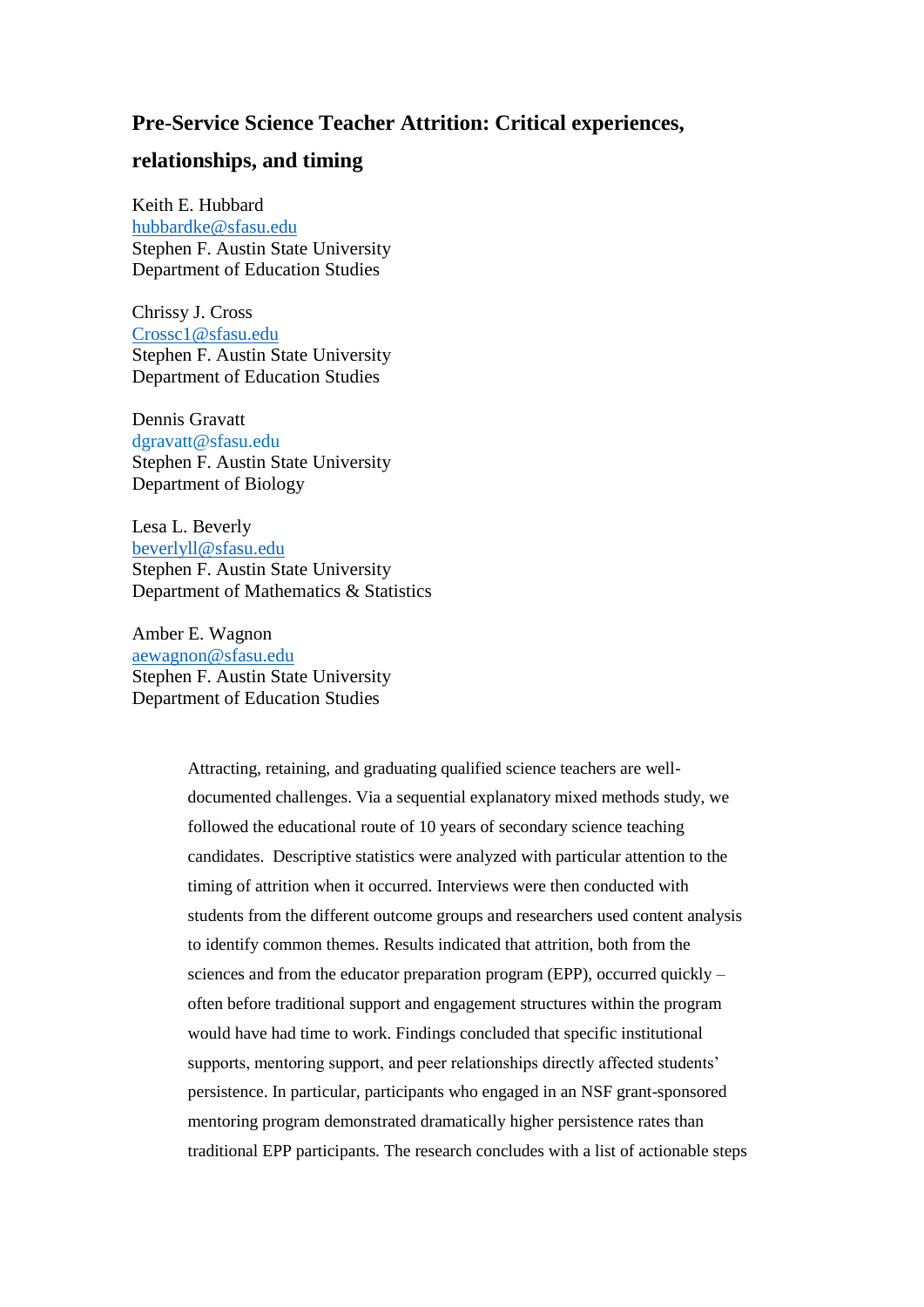programs might take to support and engage science-teaching majors prior to the timing of peak attrition.

Keywords: attrition; engagement; science teacher preparation; mentoring

### **Introduction**

Nationwide, the number of undergraduate students who earn educator certification or major in education has decreased since 1970 (Possy, 2018) and mirrors the consistent annual increase in teachers who leave education (Sutcher, Darling-Hammond, & Carver-Thomas, 2016). In STEM teaching fields specifically, as the supply of quality mathematics and science teachers languishes, the demand for professionals in mathematics and the sciences continues to rise (National Academy of Sciences, 2010; Watt, Richardson, & Pietsch, 2007). Education experts and researchers argue that these attrition rates will continue to increase due to the stresses educators are under because of COVID-19 (Keown et al., 2020). These challenges, both new and old, put pressure on both K-12 and post-secondary educational structures to recruit and retain mathematics and science teachers with the pedagogical content knowledge and the classroom efficacy to excel and persist in the STEM classroom (National Research Council, 2011; National Academy of Sciences, 2010).

### **Literature Review**

The National Academy of Sciences (2007, 2010) has warned repeatedly of our nation's desperate need for a STEM workforce that will keep pace with project growth in demand, and specifically the shortage of highly qualified STEM educators capable of engendering the interested and cultivating the expertise this next generation of STEM professionals will need. The challenges facing institutions seeking to attract and retain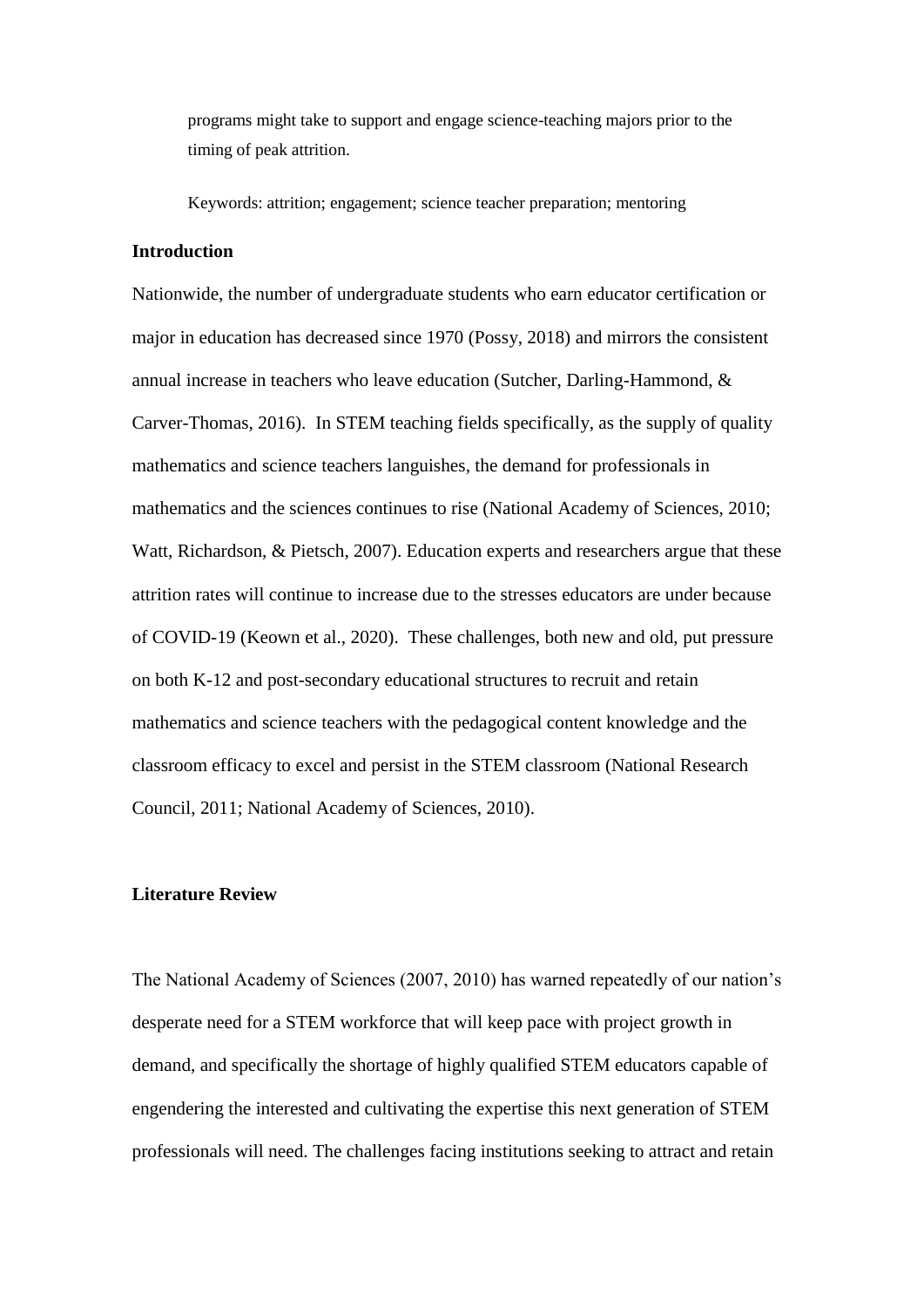aspiring science teachers are myriad: increasing economic impact of student debt and the rising costs of higher education (Sutcher et al., 2016), an increase in for-profit teacher certification entities, teacher salaries that do not keep up with the cost of living, hyper-accountability organizational structures and micromanagement of teachers, decrease in state and federal education budgets, increased federal and state assessment both in teacher education and in public schools, federal and state political rhetoric that disrespects and commodifies the profession of teaching and public schools, and political efforts to privatize education nationwide (Betancourt, 2018; Zeichner, 2010).

In one instance of the staggering costs related to this endeavour, the Texas Center for Educational Research released a study in 2000 estimating the costs of teacher turnover to the state at somewhere between \$300 million and \$2.1 billion per year. Had the analysis included the state's costs for training prospective teachers who never certify or enter the classroom, the cost would have been markedly higher.

More hopefully, Watlington, Shockley, Guglielmino, and Flesher (2010) analyzed a large volume of teacher turnover research and concluded that much of it is avoidable given appropriate training and support. Hong, Greene, Roberson, Francis, and Keenan (2018) examined pre-service teacher's processes of choosing and committing to a teaching career. Their research findings indicate that their participants' pathways to choosing and persisting to teacher certification were complex, non-linear, and evolved with social and environmental contexts. They also indicated that the developing personal identity of pre-service teachers was intrinsically connected to their choice of teaching as a career. They state,

[T]he process of pre-service teachers' career exploration inevitably involves the exploration of various considerations such as sociocultural conditions (e.g. the levels of support from family to friends, financial benefit, and societal perception of the teaching career), specific tasks embedded in the social context (e.g. teaching experiences in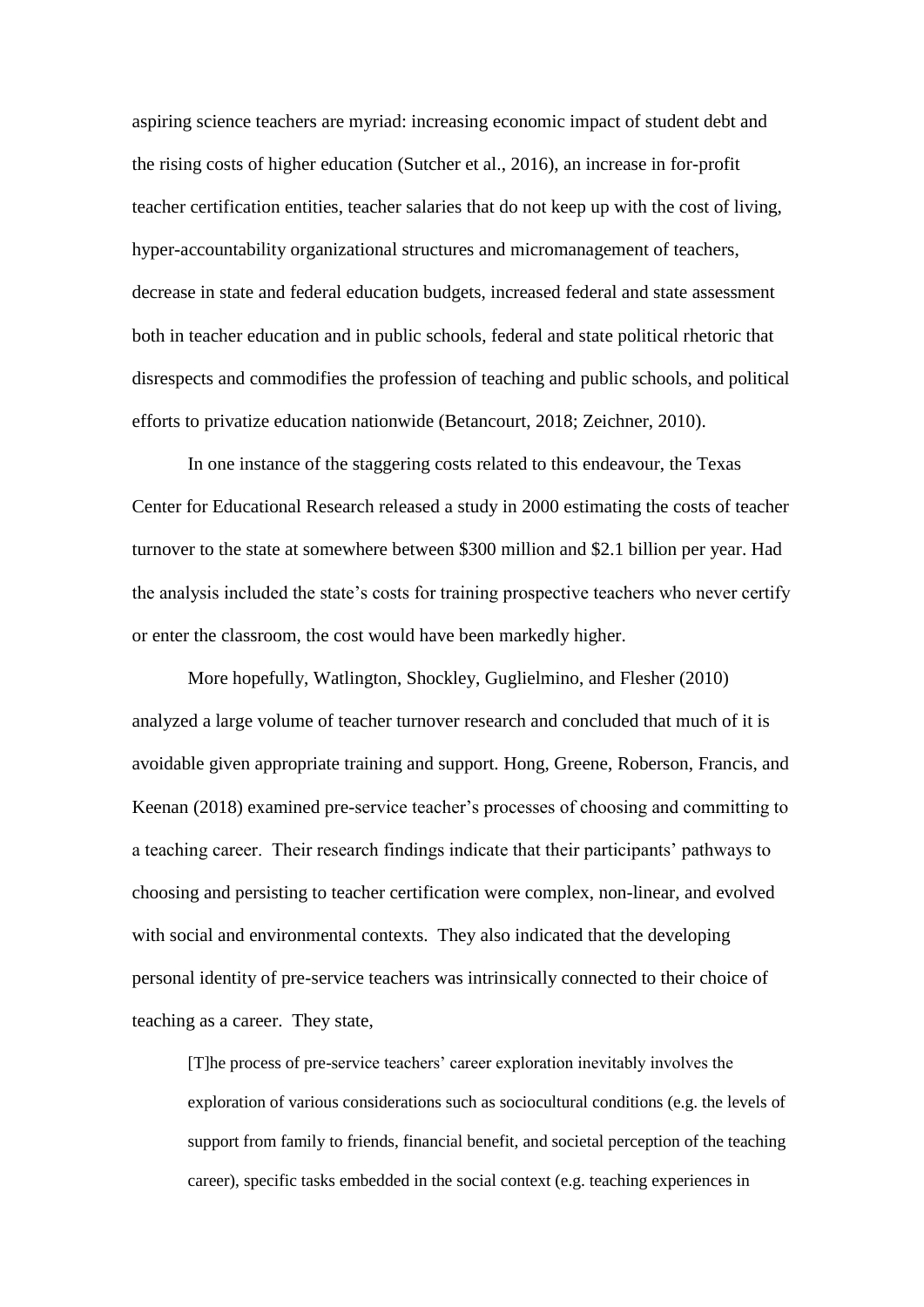formal or informal educational settings, learning experiences in teacher education programs), one's own psychological attributes (e.g. self-efficacy and value orientation). (Hong et al., 2018, p. 410)

They argued that prospective teachers need to receive constructive feedback from practitioners they trust. Other research concurs that such support, paired with early exposure to the teaching profession, would improve persistence to graduation (Day, Sammons, Stobart, Kington, & Quing, 2007; Smith & Ingersoll 2004; Darling-Hammond, 2010).

Wang and Grimes (2000), researching in the area of college student retention rather than education, framed retention research in terms of three elements: determining dropout predictors, identifying critical points, and validating outcomes assessment of retention endeavors. Their work built on the work of Levitz and Noel (1985) in aspiring to identify precisely timed interventions for specific subpopulations of students. If the STEM teacher shortage is to be addressed, there must be measurable and attainable steps identified toward the lofty goals of a robust professional community. Wang and Grimes' elements provide a measurable, step-by-step frame for the vocational exploration and interpersonal sense-making recommended by Hong et al. (2018) and Day et al. (2007).

In her dissertation, Groves (2019) concluded that Hispanic STEM teacher candidates were best served by multiple systems of support including peer support, family support Master Teacher support, programmatic support, and financial support. Kuh, Kinzie, Cruce, Shoup, and Gonyea (2006) concluded that the same is true for all college students, arguing robust support systems involving faculty, mentors, and peers benefit *all* students, and particularly students from historically underserved populations. The findings both Groves and Kuh et al., however, remain largely silent on the timing of these supports. Specifically, how long does an institution or a program have to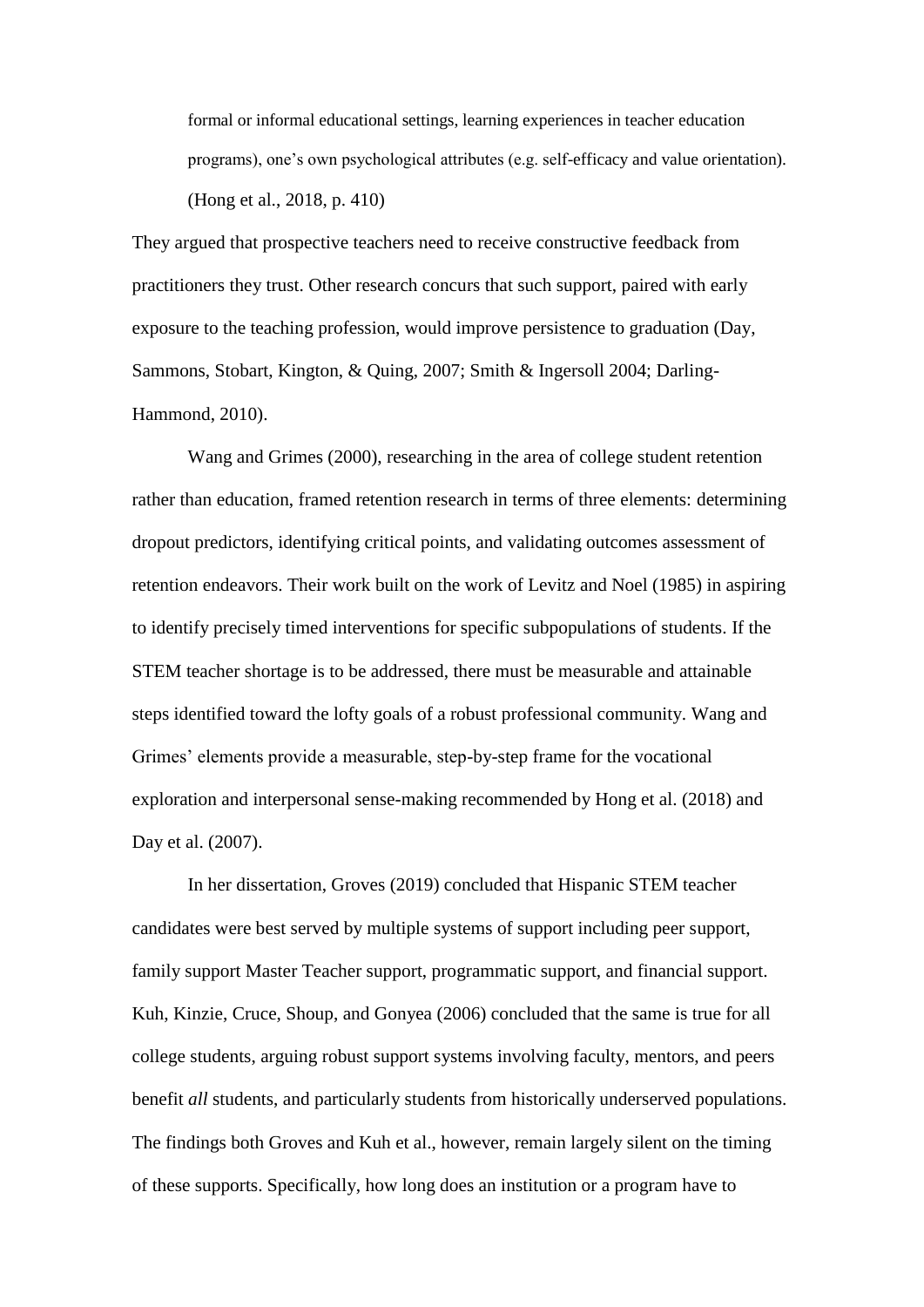establish engaging support systems with a particular student before that student is likely to leave?

Once pre-service teacher candidates enter the classroom, the character of their preparation continues to have an impact. Latham, Mertens, and Hamann (2015) examined attrition data from over 6,500 teachers in Illinois and found that those teachers prepared through Professional Development Schools persisted at a markedly higher rate than those traditionally prepared. More broadly, Ingersoll, Merrill, and May (2012) examined differences in teacher preparation methods nationally and how those differences affect teacher retention. Their research findings indicate that STEM teachers are more likely to pursue alternative certification routes with lower quality pedagogical content training, and have lower retention rates once they enter the teaching field. Alternative certification pathways often have less field experience and fewer opportunities for candidates to get quality, discipline-specific feedback and mentoring as they pursue their teaching certificate. Ingersoll et al. (2012) found that 24.5% of teachers who have little or no disciplinary pedagogical training leave teaching after one year, compared to 9.8% of teachers who have had a comprehensive pedagogical training. This study may indicate that the absence of a STEM specific EPP at a university contributes to the attrition levels of STEM teachers not only before graduation but also after they enter the profession.

Digging into what specific benefits these programs might provide, Hong's 2010 study attempted to identify specific aspects of pre-service and beginning teachers' professional identities in relation to what caused them to leave the profession. Hong identified six factors: value, efficacy, commitment, emotions, knowledge and beliefs, and micropolitics, through a mixed-methods study that included participant surveys, then interviews of participants at different stages of teaching. Hong concluded that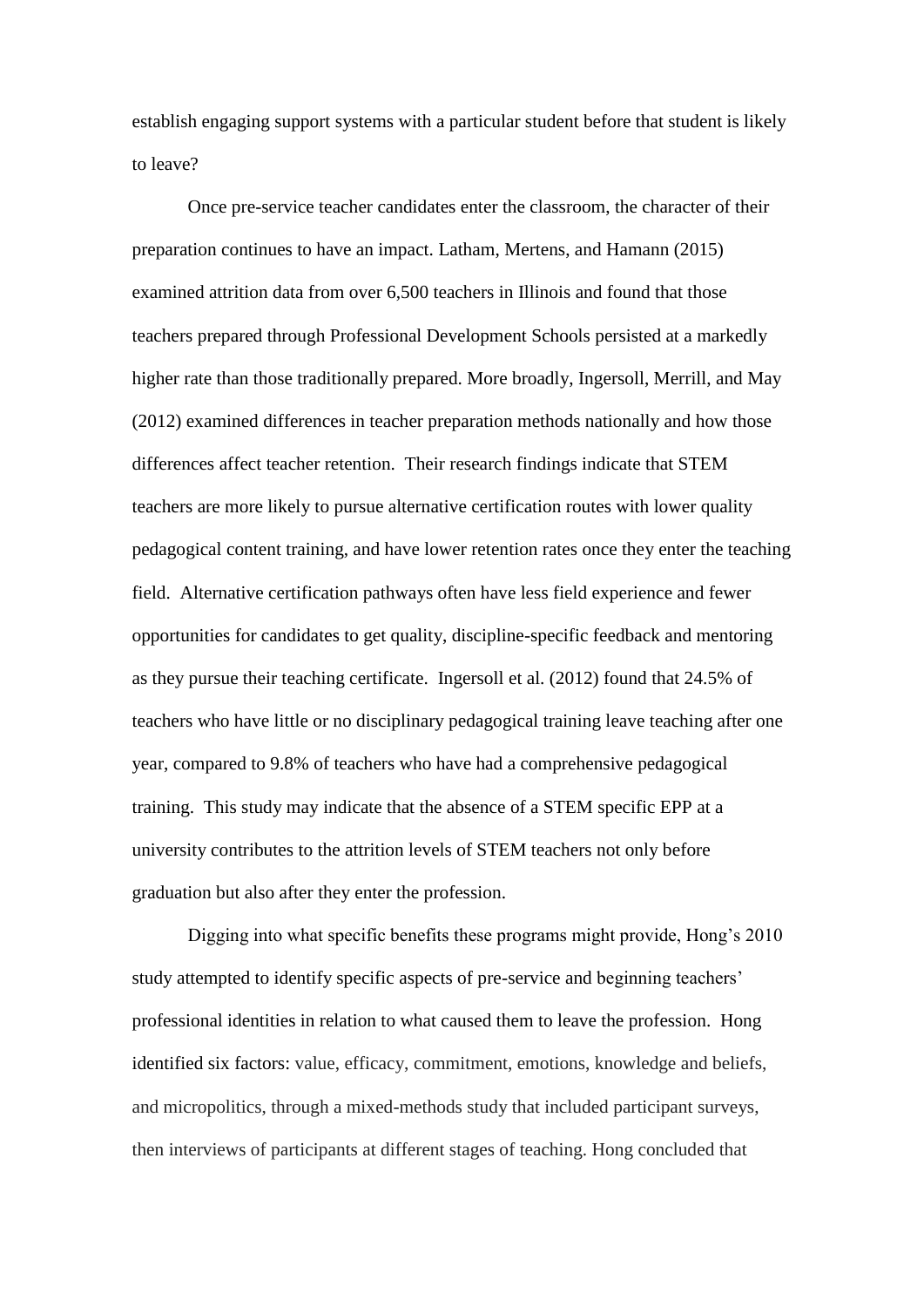teacher candidates tend to have much more vague concerns about teaching, while inservice teachers tend to have much more concrete concerns. This raises the related question of which specific interventions might best assist teacher candidates in anticipating and preparing for the more concrete concerns of their future colleagues. Still these studies rely largely on general characterizations of the teacher candidates' educational experiences, while Wang and Grimes (2000) recommend very specific time-bound identification of issues for specific subpopulations.

In a recent study of STEM majors' and graduates' attitudes towards pursuing a teaching by Marder, Brown, and Plisch (2018), STEM majors indicated that in order to pursue a teaching career through a university, they would need (1) financial incentives, (2) faculty in content departments to discuss a teaching career as a positive career choice, and (3) more information about teaching salaries and benefits. This research points to specific interventions for universities seeking systemic improvement in recruiting and retaining STEM teaching candidates. Marder et al. (2018) recommended that university EPP's and disciplinary departments

Impress upon university faculty and advisers in STEM disciplinary departments the importance of promoting middle and high school teaching with their undergraduate majors and graduate students, and of providing them accurate information about the actual salary and positive features of teaching (p. 27).

The survey respondents in the Marder et al. study indicated that they would be more interested in pursuing a teaching career if there was access to a STEM specific teacher certification program at their university, if teachers earned a higher salary, if there were student loan payoff, tuition, or scholarship incentives attached to getting teacher certification, and if the teacher certification added less time to their degree plan. These factors likely contribute to the attrition rate of STEM majors from EPP programs at most universities. These studies highlight the need for additional work to identify events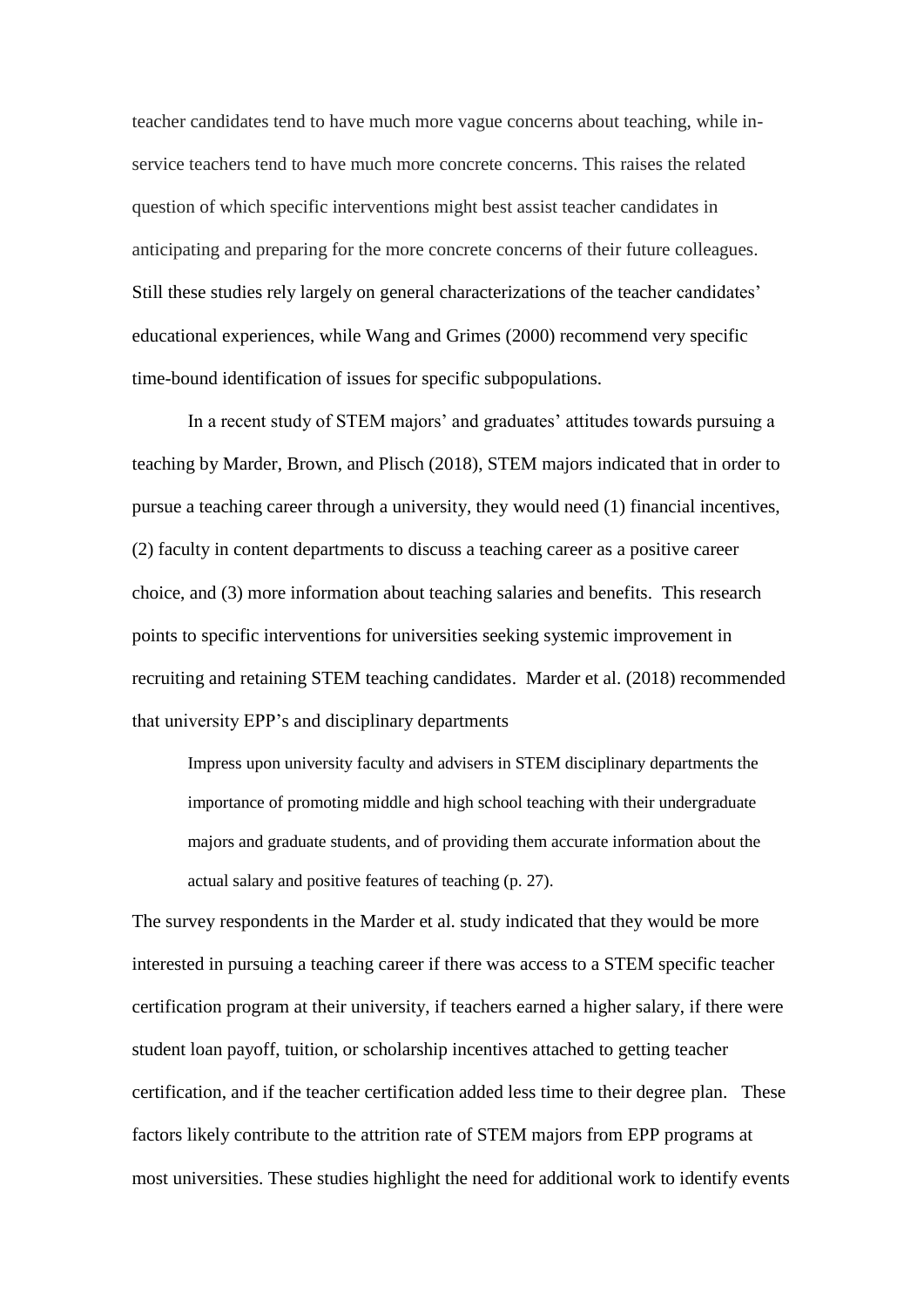and critical points that influence attrition while attending to relational supports that foster persistence.

### **Theoretical Framework**

### *Conceptual Model*

In the field of higher education retention, Levitz and Noel (1985) proposed a popular theoretical framework, based on Forrest (1982), which conceptualized retention research as inextricably connected to action. Their six objective framework was:

1. To study success – to find out what the institution is doing well in order that it may do more of it;

2. To pinpoint campus services that need further attention so that they may be improved;

3. To determine the type of intervention programs and practices that are linked to student success and student persistence;

4. To follow those students who receive special attention or participate in special programs to determine whether the intervention is having the desired impact;

5. To target students who will benefit from interventions known to have a positive impact;

6. To provide validation of the outcomes that an institution is striving to achieve (Levitz & Noel, 1985, p. 350).

Wang and Grimes built on this framework by identifying three major components within retention research: determining dropout predictors, identifying critical points, and validating outcomes assessment of retention endeavours. The wrote, 'Retention research should promote a spirit of continual improvement instead of just seeing what went wrong … the data gathers should serve as a catalyst for intervention as well as for administrative policy making.' (2000, p. 61)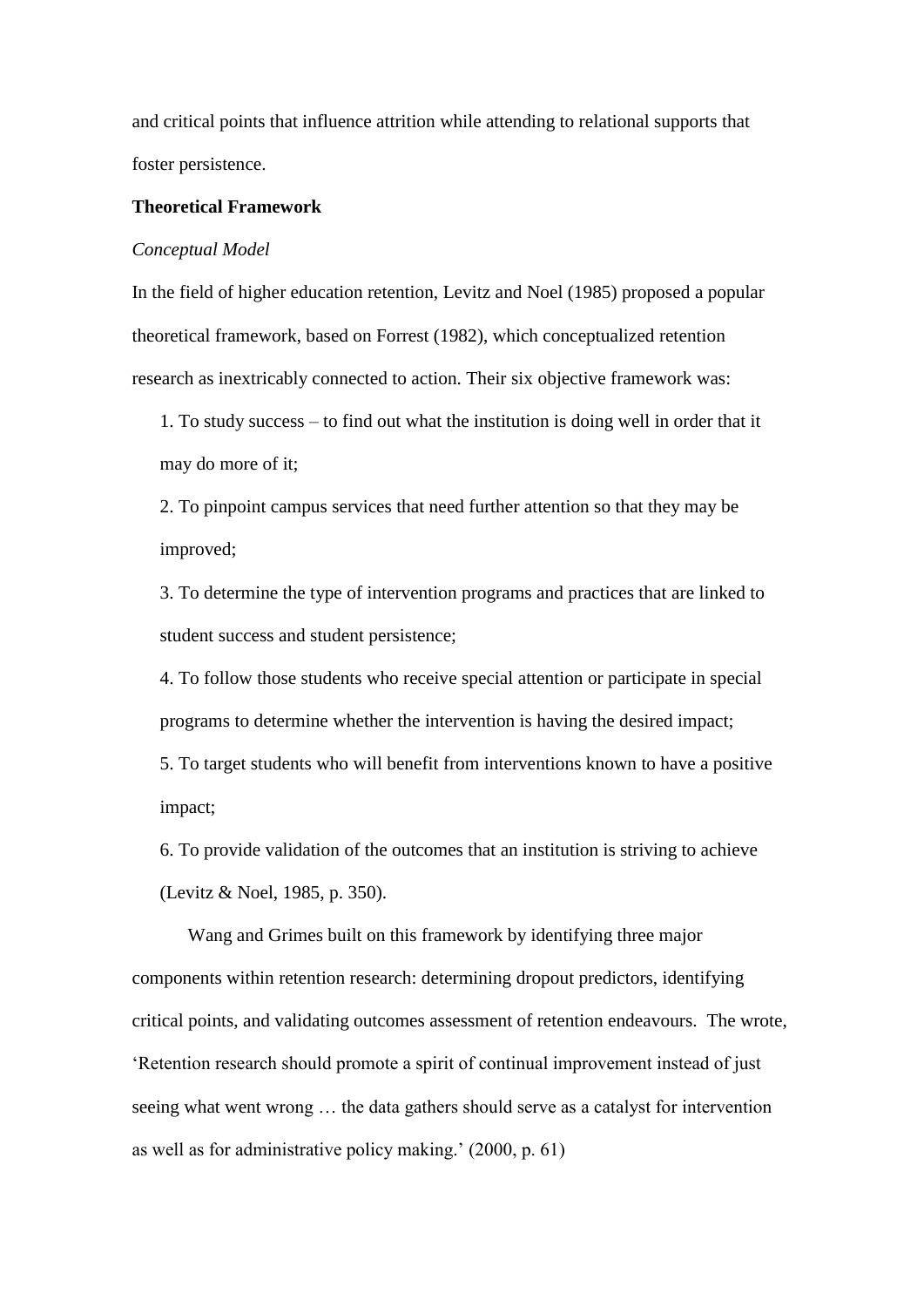The Wang and Grimes (2000) framework lends itself to an explanatory mixed methods approach. Initially, we gathered student performance data captured for all university students to identify dropout predictors and the timeframes in which particular attrition patterns most frequently take place. However, the Wang and Grimes framework also recommends examining non-cognitive factors such as social motivation and receptivity to institutional support services, which are better identified through interviews and qualitative data analysis rather than institutional datasets.

This methodological framework allowed us to examine aggregate science major quantitative data, then move to a qualitative analysis of a small cross-section of those students to 'explore the participants views in more depth' (Ivankova, Creswell, & Stick, 2006, p.9). An IRB was obtained at the university where the study was completed to ensure the protection of student rights.

### **Methodology**

Utilizing a mixed-methods approach this research study is framed at the intersection of the fields of science education and research in student engagement and retention. This study sought to address the following research questions:

- 1. What pre-service science teacher attrition patterns exist at our public regional comprehensive university?
- 2. What social and experiential factors influence undergraduates pursuing science teacher certification to change majors, not certify, or choose other certification pathways?
- 3. What is the timing of major change or change in certification pathway if it occurs?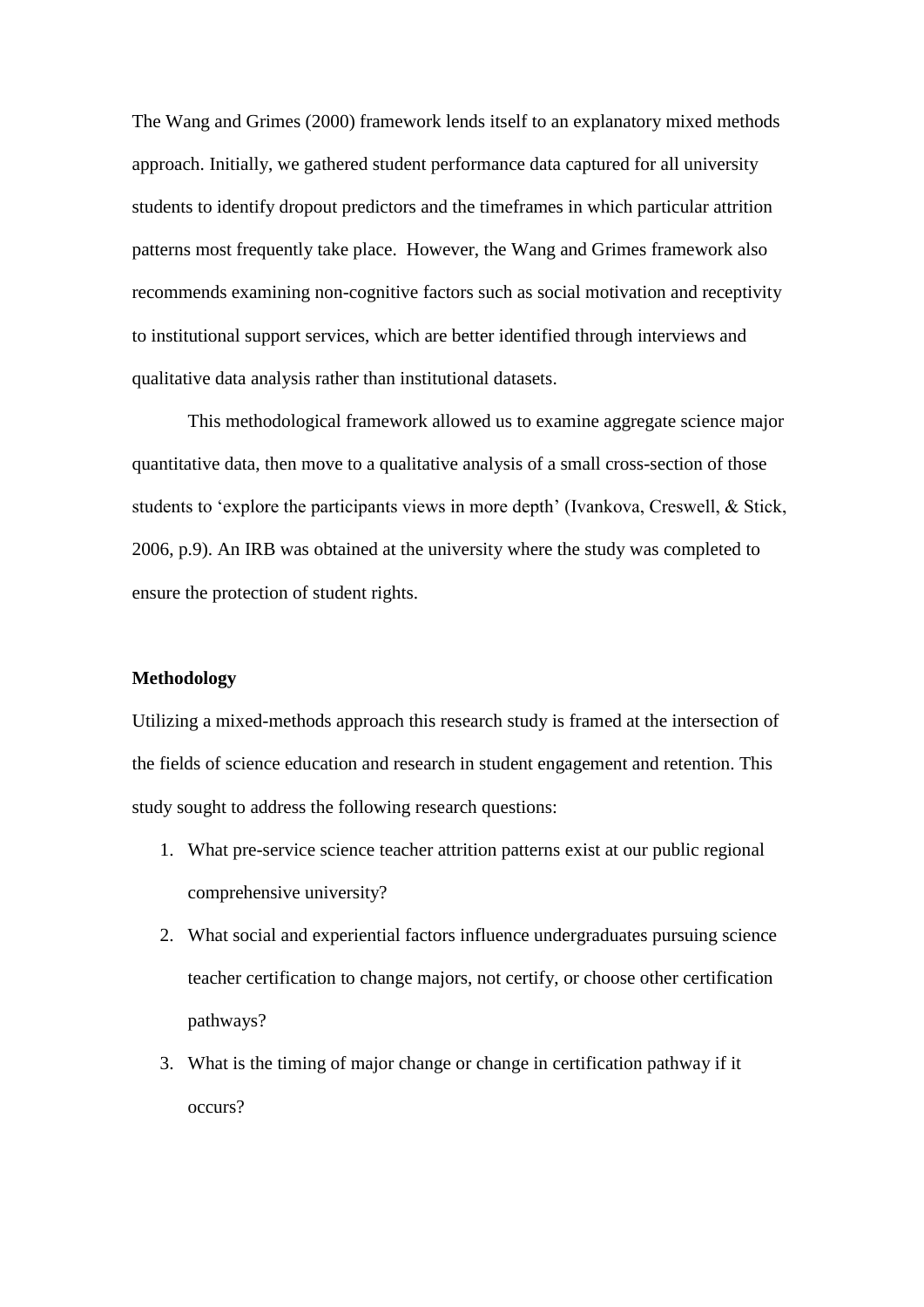This study first analyzed all declared science teaching majors over the past decade at our state university, attending to their persistence pattern in science, their persistence pattern in education, and the timing of any change in course. Through this analysis a disparity between students in the Robert Noyce funded NSF STEM teacher recruiting and support program, and students outside the program was identified. Students in the NSF program were four times more likely to graduate certified to teach science as those outside the program. Following the data analysis, participants were interviewed who were a part of three key outcome groups: science teaching majors who left the sciences, science teaching majors who persisted in science but left teaching, and science teaching majors who persisted in science teaching. The influences of peers, mentors, and faculty, either toward staying or leaving, appeared repeatedly in the qualitative analysis of interview data.

### **Context and Participants**

This research was undertaken at a rural comprehensive university which was founded as a teacher's college. With an enrolment of roughly 13,000, approximately 50% of the university graduates report being the first in their family to graduate from college, and just over 70% of STEM majors qualify as Pell Grant eligible. The university offers undergraduate science certifications in Biology and Chemistry. At the time this research was undertaken, these certifications included a major in biology or chemistry taught exclusively by the Department of Biology or the Department of Chemistry, respectively, then eight additional courses in an Education Preparation Program (EPP) taught exclusively through the College of Education. The traditional EPP pathway included mandatory field experience in six of the eight courses but did not include an early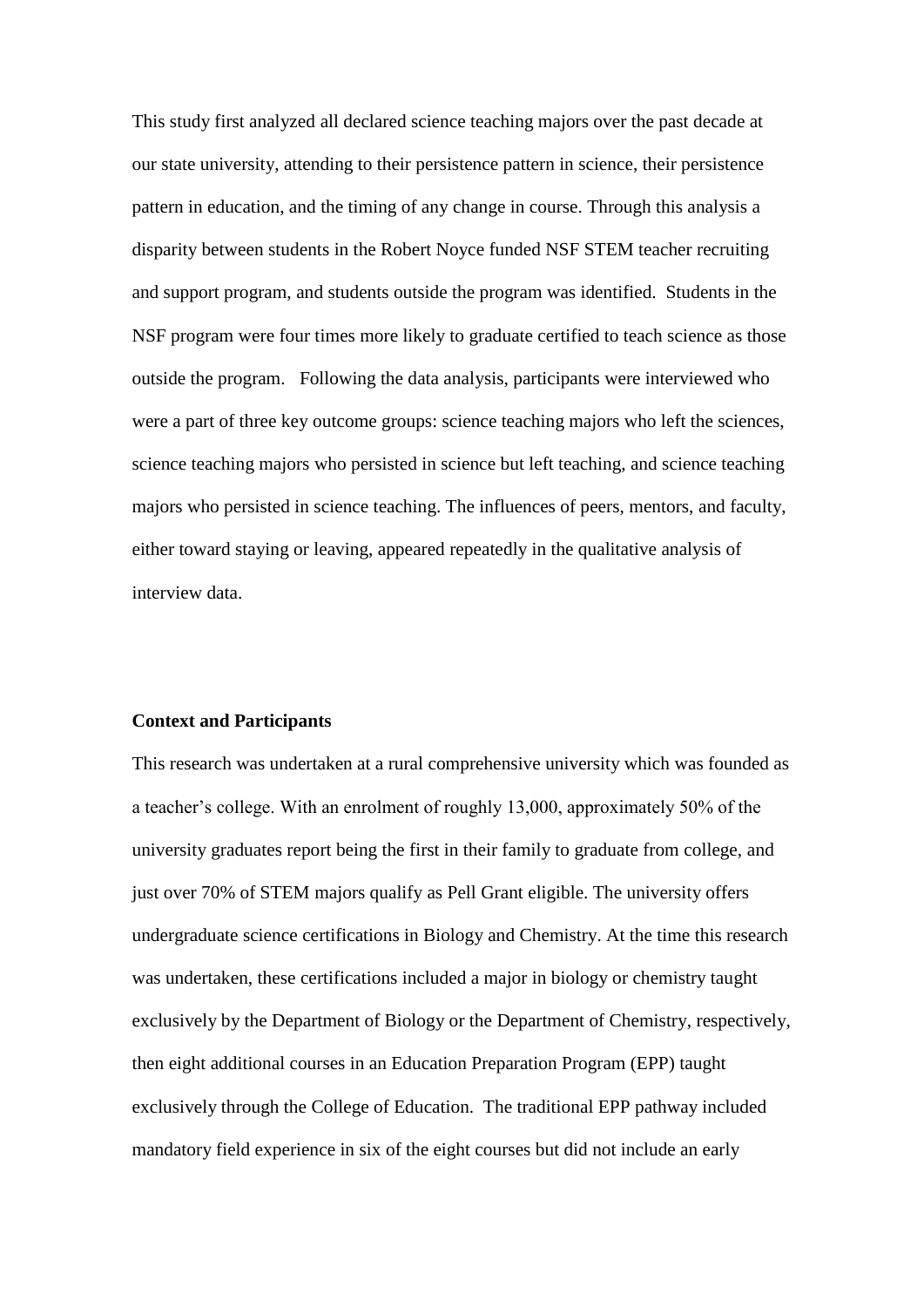intense field experience component, consistent mentoring by faculty or mentor teachers, or a peer support network.

Additionally, STEM teaching majors could apply to participate in The National Science Foundation Program Talented Teachers in Training for Texas (NSF 1136416, NSF 1556983), T4 for short. T4 Scholars are STEM majors who apply to the program and are selected based on GPA, professor recommendations, essay, time to graduation, and responses during a face-to-face interview.

T4 is a Robert Noyce Scholarship initiative based at the university with the goals of:

- 1. Creating experiences through which university STEM majors can examine careers in high school teaching through early intensive field experience (author, 2015);
- 2. Targeting aspiring STEM teachers for authentic engagement in a community of practice with a structured mentoring network (including experienced classroom teachers, aspiring STEM teachers, and STEM and education university faculty) for two years before graduation and three years after entry into the teaching profession (author, 2013);
- 3. Longitudinally examining prospective STEM teachers for the purpose of identifying most effective practices in long-term STEM teacher training and retention.

During their undergraduate coursework, T4 pre-service teachers receive biweekly mentoring and training while undergraduates, regular mentoring from STEM and education faculty members, a STEM expert supervising teacher during student teaching, induction mentoring once they enter the classroom, and sizable scholarships equivalent to roughly three years' tuition. T4 Scholars commit to regular participation in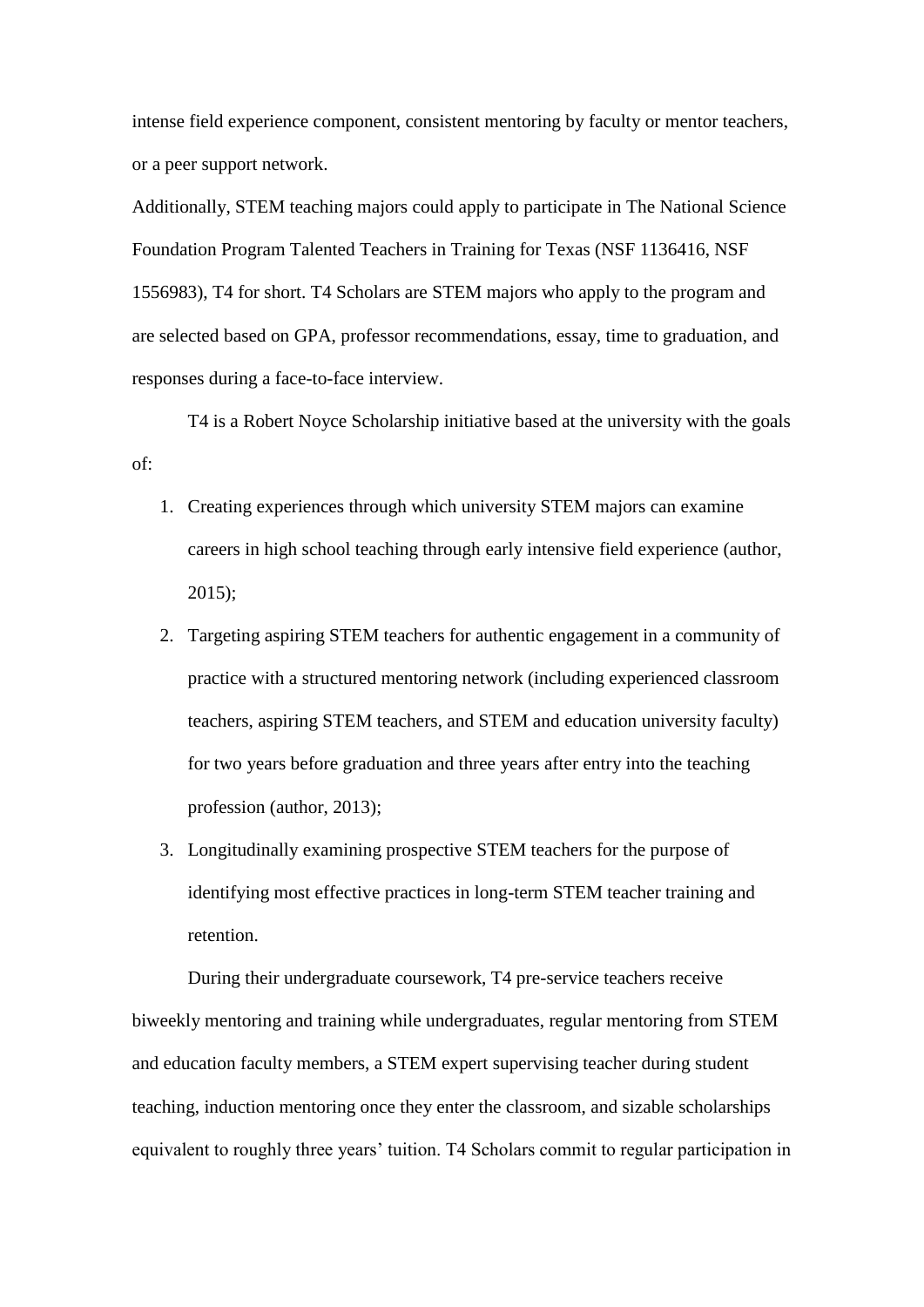the mentoring network community and four years of teaching in a high-need school district. Scholars also have opportunities to attend discipline specific state conferences as well as regional and national Robert Noyce Conferences.

### **Data**

Our initial data gathering included quantitative academic performance data for all biology and chemistry majors who had attended the university since 2007 and who had at some point identified secondary education as a minor or emphasis. For these 97 students, we tracked graduation rates, secondary education courses taken, and majors and minors declared or completed. Parallel data was also gathered for all mathematics teacher majors, believing this to be the most similar teaching population within the university and hoping to use that population's attrition patterns might serve as a reference point for pre-service science teacher attrition patterns.

Our framework called for specific attention not only to *what* predictors of attrition existed, but also *when* particular attrition patterns took place. Since different students started in different academic years, we measured time units in either semesters since beginning at the university or number of courses, depending on the context of the variable.

Finally, data from the Texas Education Agency (TEA) was also examined in order to identify which science and math teaching majors went on to teach in a Texas public school setting, even if they did not get certified at the university.

This quantitative data analysis culminated in the identification of three emergent groups with differing characteristics based upon persistence to graduation or certification, these groups were: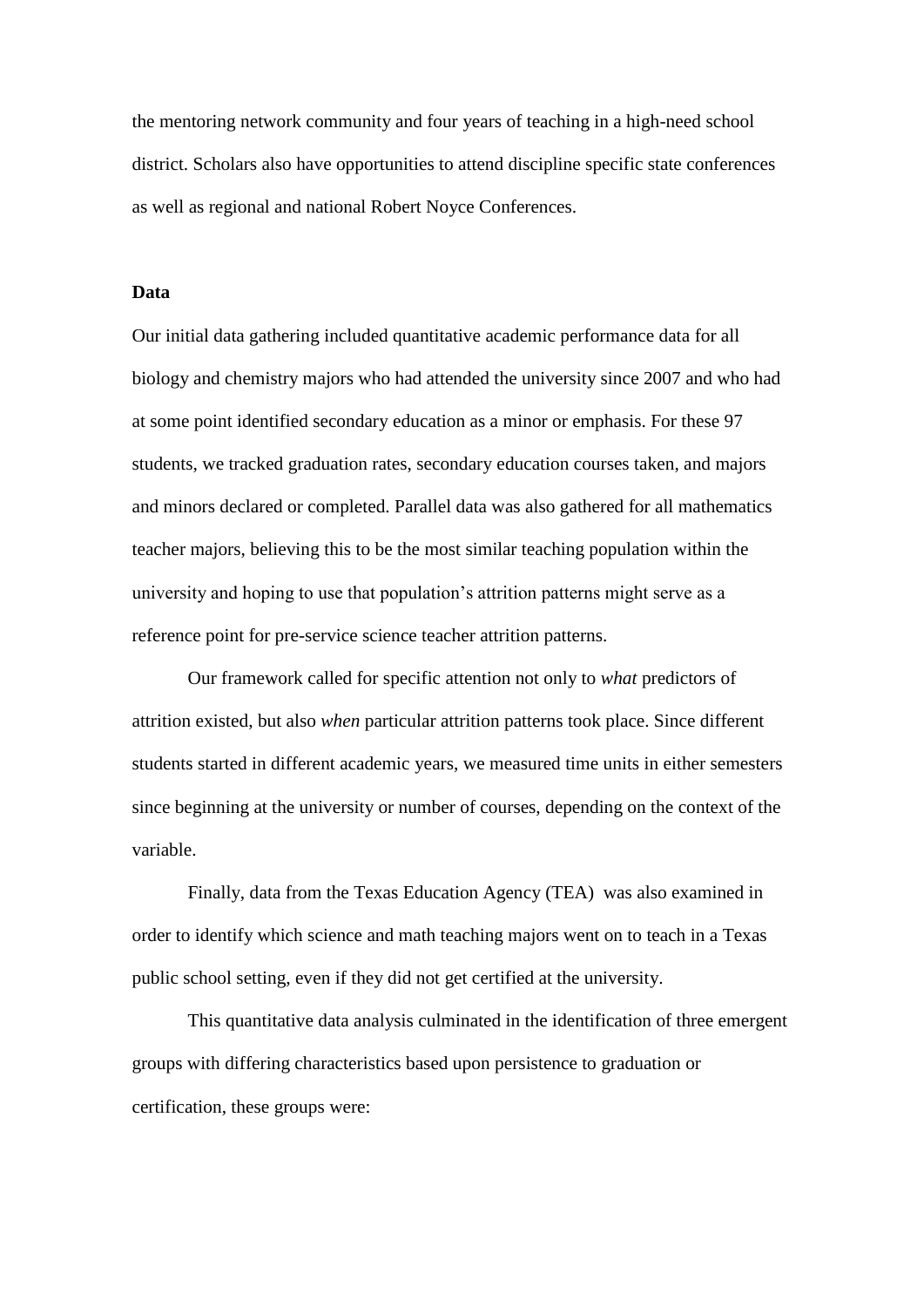- 1. Science teaching majors who had persisted to certification and a degree in major;
- 2. Science teaching majors who had persisted to a degree in major without certification; and
- 3. Science teaching majors who had not persisted to degree in major.

## **Student Interviews**

To more thoroughly understand what influenced science teaching majors toward persistence or change of major or career, and to more adequately understand their perceptions, interviews were conducted with individuals representing each of the identified three key groups of students from the data analysis.

Interviewees were selected from three identified categories based on the descriptive data analysis of the 97 science majors. Within each category, interviewees were contacted in order of most recent enrolment at the university. This criterion was intended to maximize the relevancy of feedback to current university programs and shortcomings, as well as to maximize the likelihood potential interviewees would respond to a request for an interview. If a potential interviewee did not respond after three attempted contacts, they were replaced with the next most recent candidate in that category.

Seven individuals were interviewed by three different faculty members using the same semi-structured interview questions. Interview questions (see Appendix) were designed to identify critical experiences within candidates' educational journeys, along with how they interpreted those experiences. The questions were based upon the theoretical framework of Wang & Grimes (2000) and designed to identify key points in persistence or attrition for the participants. The interviews focused particularly on challenges during the students' certification pathway, and what influences had positive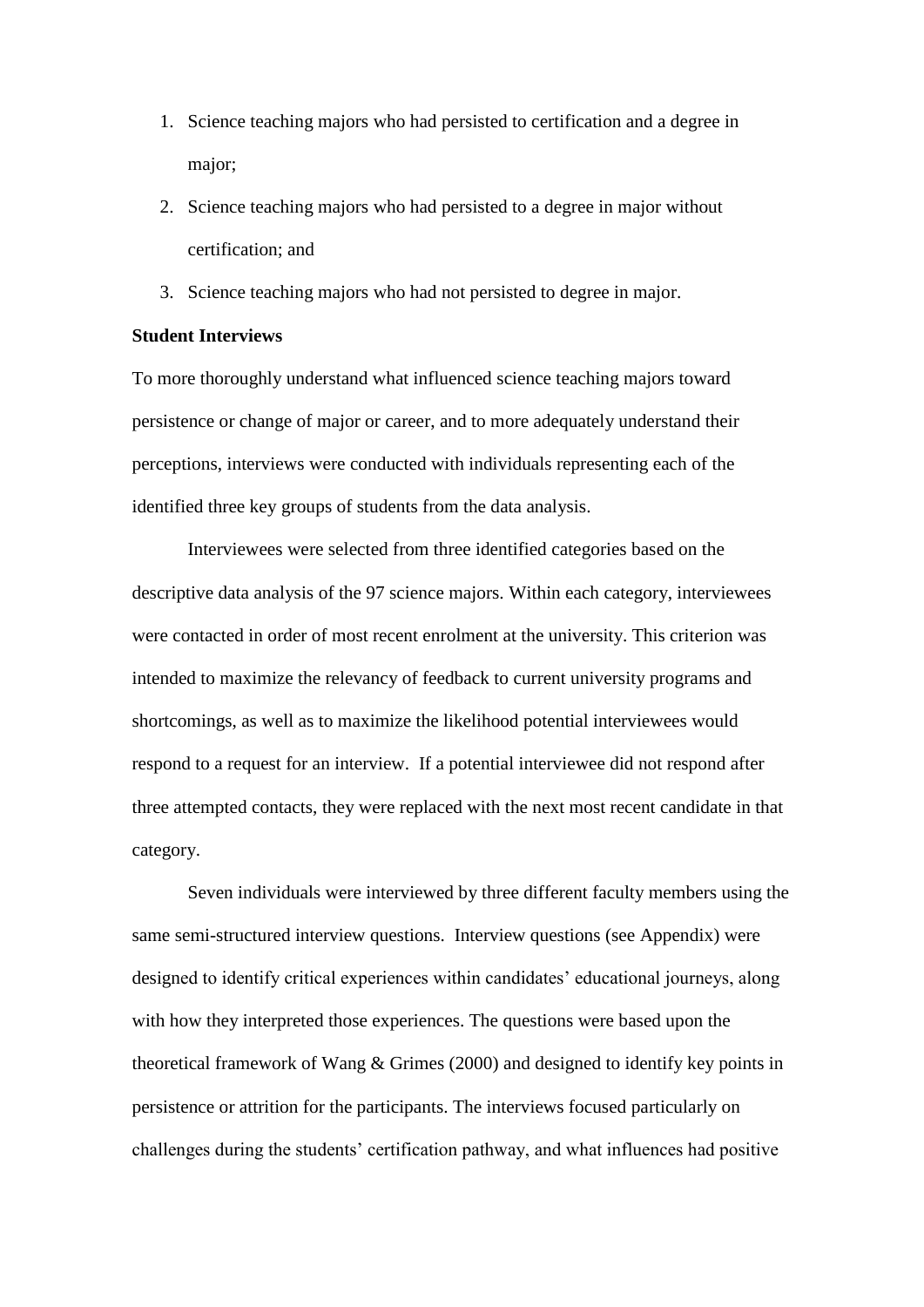or negative impacts on their choices to persist in STEM teaching, and how those influences helped the participant's choose to not certify to teach, or choose another major. Interviewees were offered the option of a phone interview or a face-to-face interview.

### **Data Analysis**

The mixed method analysis began by a quantitative examination of existing institutional data along with the data from the TEA. Descriptive statistics were calculated with particular attention to timing of attrition actions.

After identifying descriptive trends, participants were identified for qualitative interviews to more robustly explain these patterns via interviews. The interviews were recorded, transcribed, and coded independently by three researchers to identify themes through open coding. Interviewers took written notes during the interview, which were scanned and compared to the open coding to improve fidelity of analysis. Common themes were compared between all three researchers to ensure trustworthiness and dependability (Lincoln & Guba, 1985).

### **Results**

### *Attrition Themes within the Quantitative Data*

Institutional data was gathered for 97 science majors with secondary teaching minor or concentration since 2007. Of those students, 36 students were still enrolled as undergraduates at the university when the study began, meaning that most calculations focused on the 61 students who were no longer enrolled. Of those 61 students, 49 initially declared biology as a major while 12 began in chemistry. Over the same period there were 1,170 biology majors and 171 chemistry majors at the university, so these STEM teaching majors made up only 4.2% of the biology population and 7.0% of the chemistry major population before attrition.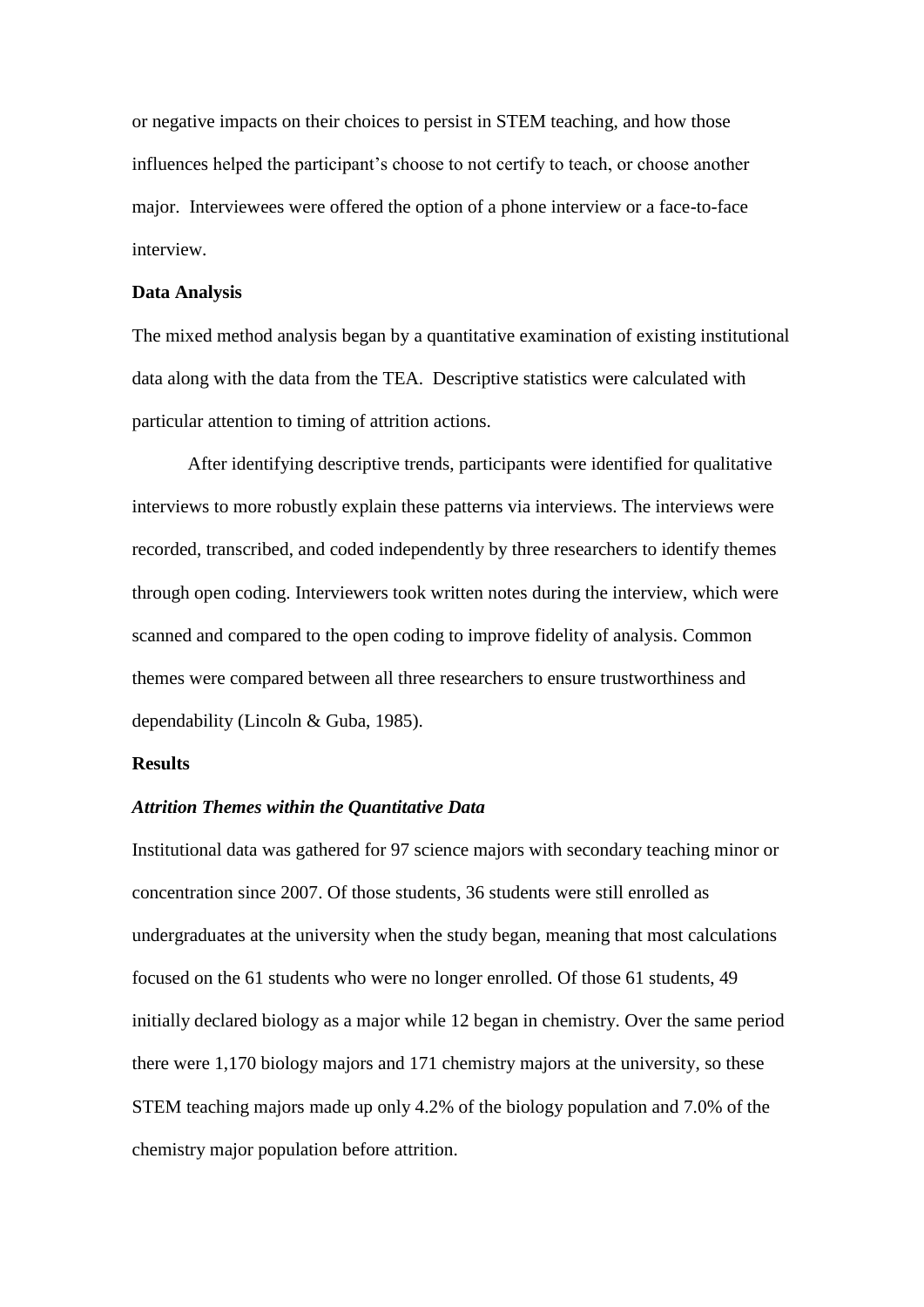Of the 61 science teaching majors, 22 students, or 36%, graduated in their science majors and certified to teach. Eighteen, or 30%, left the university without graduating. Ten students, or 16%, graduated in their initially declared major but did not complete the teacher certification coursework. Eleven students, or 18%, graduated in a different major than initially declared. We sought a pattern within the group that changed major, but found none. Two majors switched to interdisciplinary studies, while one major each went to geology, accounting, creative writing, environmental science, mathematics, communication studies, finance, hospitality administration, and kinesiology.



Figure 1. Outcomes for aspiring science teaching majors by percentage

These persistence and attrition patterns are summarized in Figure 1. Roughly one third graduated prepared for science teaching, one third graduated but left the educator preparation program, and one third did not graduate. This pattern was then compared to the same populations for mathematics teaching majors at the university over the same period. Beginning with 164 mathematics teaching majors who are no longer at the university as undergraduates, 28% graduated in major and certified to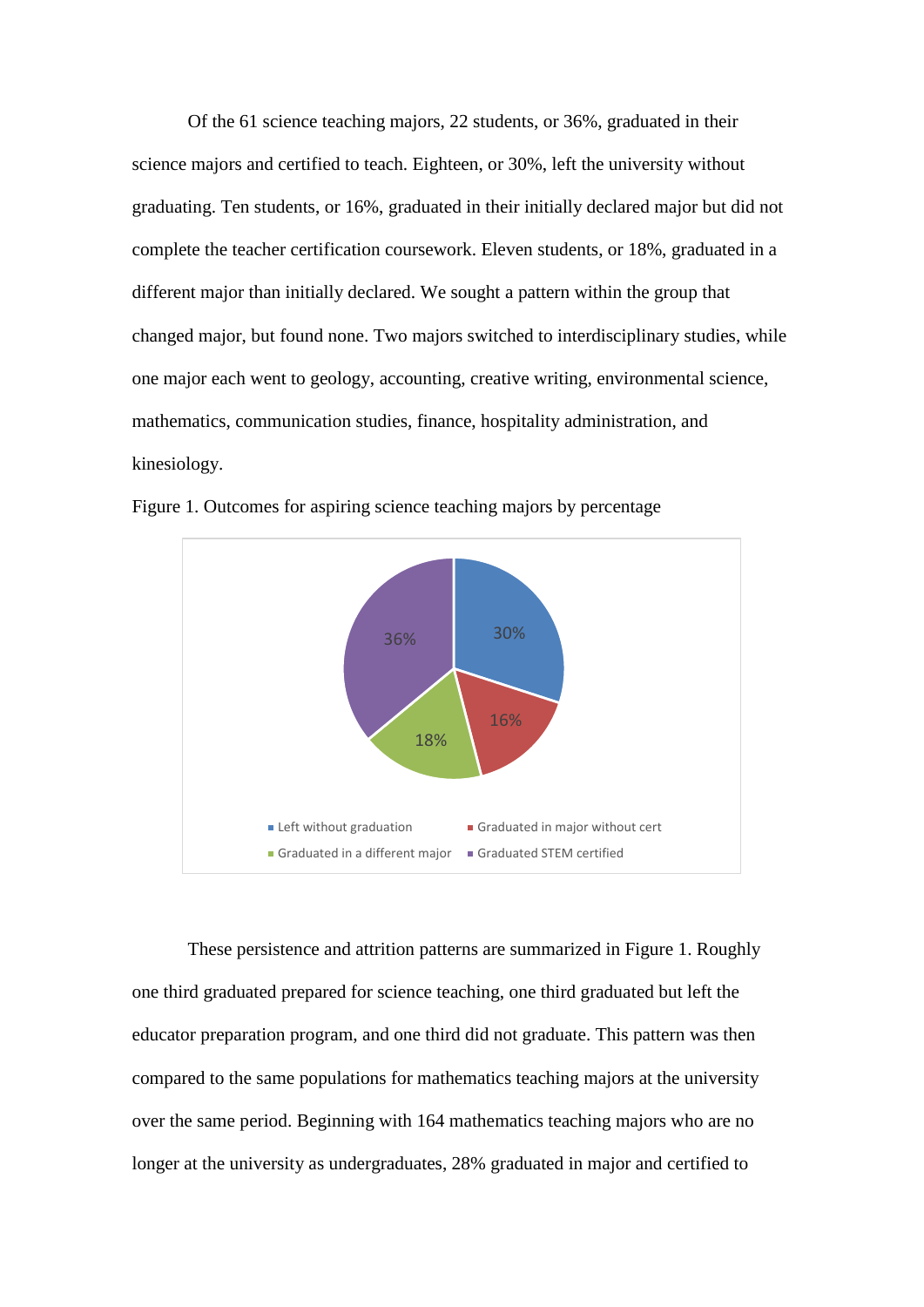teach, 31% graduated but left the educator preparation program, and 41% left without graduating.

The rate at which this same population of students taught in a Texas public school was examined. This analysis required removal of the 12 individuals who had discontinued (by graduation or otherwise) their university education within the last year, since these individuals have not yet had the opportunity to teach for a year. Of the remaining individuals (n=49), 18% of those who left the university without a degree taught in a Texas public school; 39% of those who graduated but did not certify taught in a Texas public school; and 80% of those who graduated certified taught in a Texas public school. These percentages are almost certainly lower than actual entry into the teaching profession since it does not include those who taught in private school, those who taught outside of Texas, or those will go on to teach after this study is completed. However, since the measurement is the same across all three groups, teaching in a Texas public school is arguably a meaningful relative measure of entry into the teaching profession.

| Table 1. Teaching outcomes of former science teaching majors by college outcome |                         |  |
|---------------------------------------------------------------------------------|-------------------------|--|
| <b>Status leaving university</b>                                                | Percentage who taught   |  |
|                                                                                 | in Texas Public Schools |  |
| Without a degree (completed degree elsewhere)                                   | 18%                     |  |
| Graduated but did not certify through EPP                                       | 39%                     |  |
| Graduated in STEM with an EPP cert                                              | 80%                     |  |

#### *Attrition as related to the T4 students*

The analysis above neglects, however, to illuminate one important aspect of the persistence puzzle. Since 2012, 13 science teaching majors participated in the T4 program as a supplement to the EPP and received the additional supports from that program. Four of these students are still enrolled and the other 9 have *all* graduated in major and certified. Removing these 13 students from the general science teaching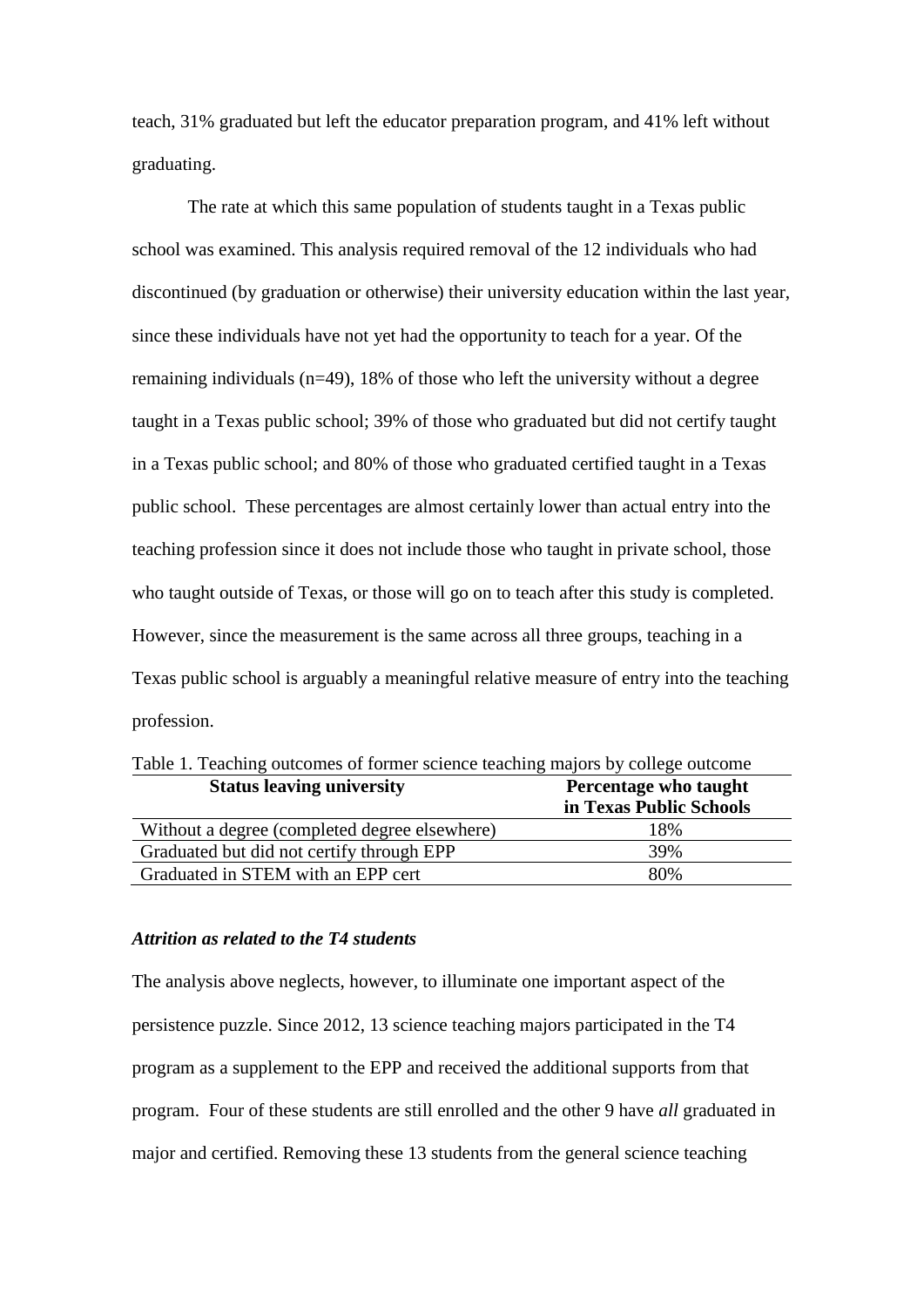population makes the contrast more extreme. Figure 1 summarizes the attrition and persistence outcomes of both T4 and non-T4 students but disaggregated. While it appears from Figure 1 that the most common outcome for a science teaching major is to leave without graduation, Table 2 clarifies that this is only the most common outcome for non-T4 science teaching majors. For T4 science teaching majors, the *only* outcome is to graduate certified. This comparison of traditional certification pathway and the T4 certification pathway aligns with Wang and Grimes (2000) theoretical framework which recommends validating outcomes assessment of retention endeavours, such as the T4 Noyce scholarship program.

|                     | <b>Graduated</b><br>science,<br><b>Certified in</b><br>science | <b>Graduated</b><br>Science,<br><b>No Cert</b> | Graduated,<br>Not in<br><b>Major</b> | Left<br>Without<br><b>Degree</b> |
|---------------------|----------------------------------------------------------------|------------------------------------------------|--------------------------------------|----------------------------------|
| Non-T4 Science      |                                                                |                                                |                                      |                                  |
| <b>Students</b>     | 25%                                                            | 19%                                            | 21%                                  | 35%                              |
| T4 Science Students | 100%                                                           | 0%                                             | 0%                                   | 0%                               |

Table 2. Comparison of academic outcomes for T4 and Non-T4 science students

#### *Attrition Timing within the Quantitative Data*

Following the framework of Wang and Grimes (2000) that recommends determining dropout predictors, identifying critical points in the EPP, the timing of attrition from either the EPP coursework or the science major coursework was examined. During the traditional EPP, we examined attrition during the number of courses completed within the EPP. As Table 3 outlines, attrition is heaviest within the first two education courses. Of those who did not complete the program, 77% left before beginning the third course. For those that entered the third education course, the likelihood of completing the EPP course of study was 71%.

Table 3. EPP courses passed before leaving program or leaving university (n=42)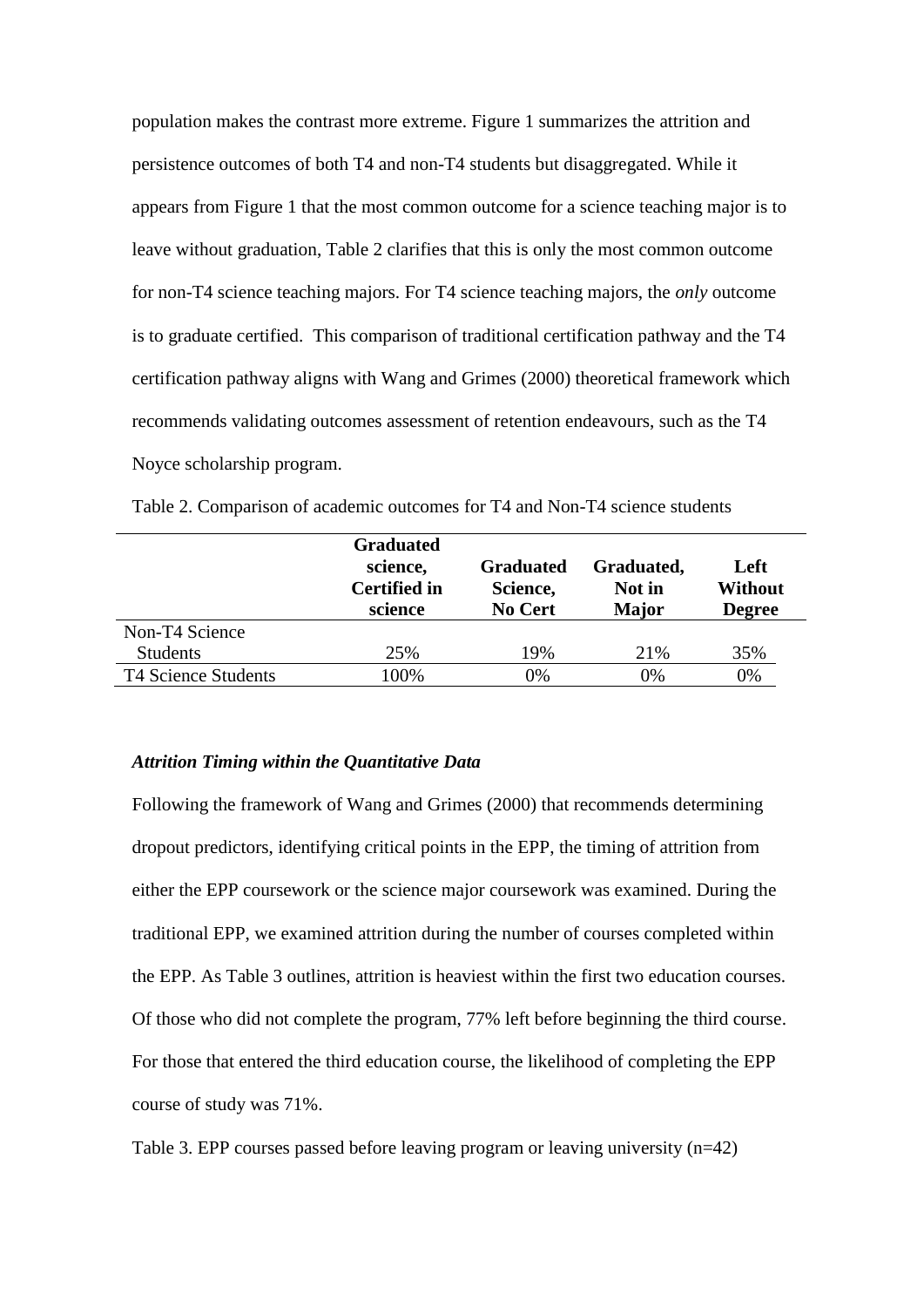| <b>EEP Courses</b>                      | <b>Number of</b><br>students | <b>Percentage of students</b> |  |  |
|-----------------------------------------|------------------------------|-------------------------------|--|--|
|                                         |                              | 17%                           |  |  |
|                                         | 8                            | 19%                           |  |  |
| 2                                       | 19                           | 45%                           |  |  |
| <b>Application to EPP</b>               |                              |                               |  |  |
| 3                                       |                              | 2%                            |  |  |
|                                         |                              | 10%                           |  |  |
|                                         |                              | 0%                            |  |  |
| 6                                       |                              | 0%                            |  |  |
| <b>Application to Clinical Teaching</b> |                              |                               |  |  |
|                                         |                              | 7%                            |  |  |

The same method to identifying points of attrition during the science major coursework was applied. Both the number of semesters students persisted in major before switching and the number of science courses students took before switching were examined. The analysis was restricted to science teaching majors who switched major or left the university entirely. Over the course of the study, 29 individuals fit that category. Table 4 summarizes the number of semesters that a science major identified themselves as being the giving majors before switched major out of science or leaving the university. Notice that the median is only two semesters, and the mode is one semester. (For the sake of this analysis, the summer was interpreted as a semester if students were enrolled for at least one course.)

| <b>Semesters</b> | <b>Number of student</b> | <b>Percentage of students</b> |
|------------------|--------------------------|-------------------------------|
|                  |                          | 34%                           |
|                  |                          | 28%                           |
|                  |                          | 14%                           |
|                  |                          | 14%                           |
|                  |                          | 7%                            |
|                  |                          | 3%                            |

Table 4. Semesters in major before switching major or leaving university (n=29)

Similarly, in Table 5 the number of courses successfully completed by science teaching majors who left their major field of study or left the university was examined. Again,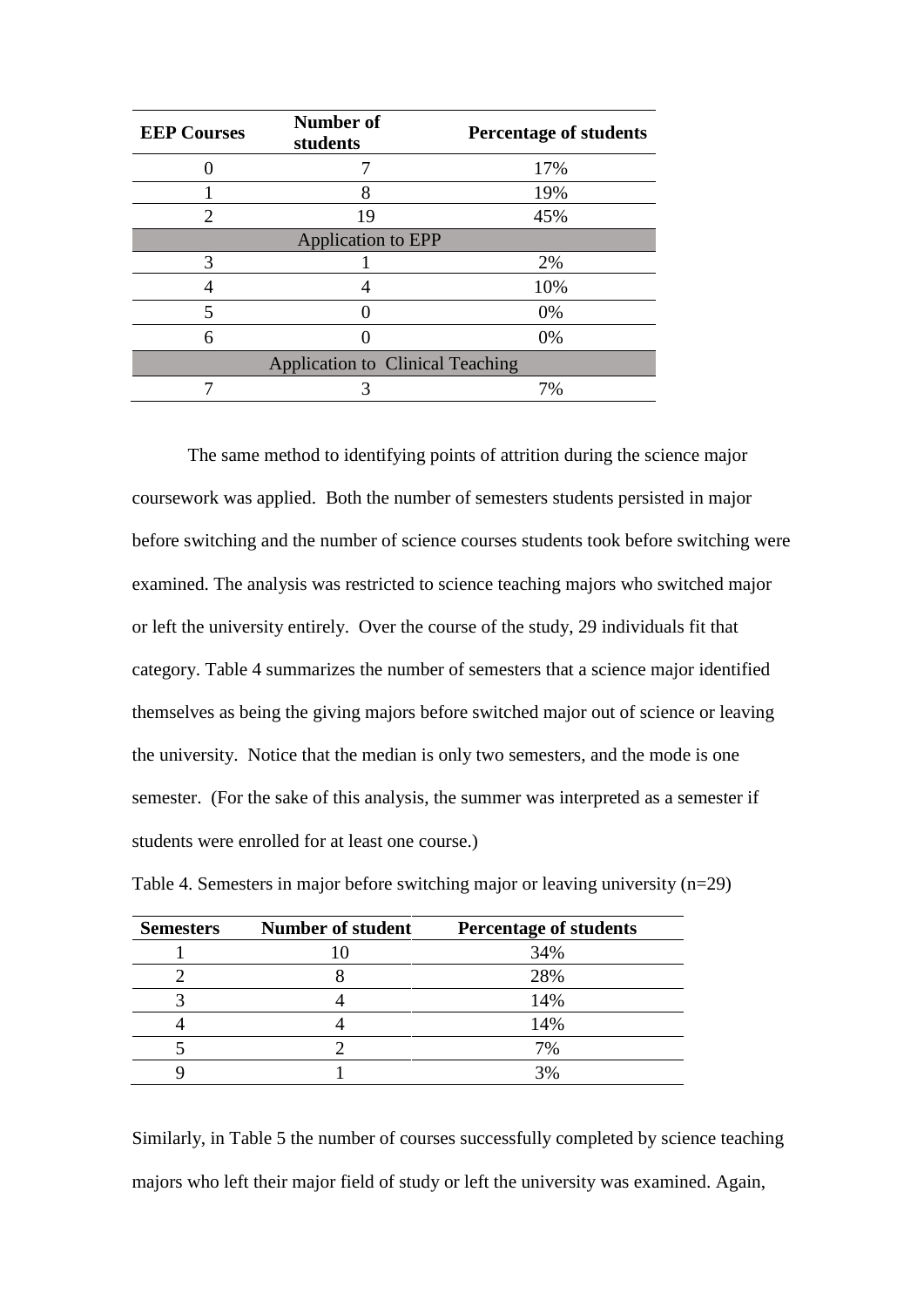the median number of science courses is telling. This subpopulation successfully completed an average of just one science course, counting those inside or outside their major, before switching major or discontinuing at the university entirely.

| <b>Science courses</b> | <b>Number of students</b> | <b>Percentage of students</b> |
|------------------------|---------------------------|-------------------------------|
|                        |                           | 30%                           |
|                        |                           | 33%                           |
|                        |                           | 19%                           |
|                        |                           | 7%                            |
|                        |                           | 0%                            |
|                        |                           | 11%                           |
|                        |                           | 7%                            |

Table 5. Science courses passed before switching major or leaving university (n=29)

#### *Themes within the Qualitative Data*

Several themes emerged from the interviews with science teaching majors across the persistence spectrum. The first theme was a skeptical view of EPP coursework. In five of the seven interviews, various types of skepticism emerged about the coursework. Two argued the EPP coursework was "overly general" or "unfair" because there were no specific resources provided for passing the science certification exams. Two others questioned how much they were learning, even as one of those interviewees praised their individual instructor. One stated, "It felt too easy… I don't think I was being challenged." Another recalled, "I was really bored in my secondary education classes. I didn't feel like they were very challenging, and I like a good challenge. So, that's when I decided to switch over."

The EPP at the university did not offer a science teaching methods course, so students' dissatisfaction with the curriculum of the EPP might be expected for students who are working to certify to teach science (Marder et al., 2018).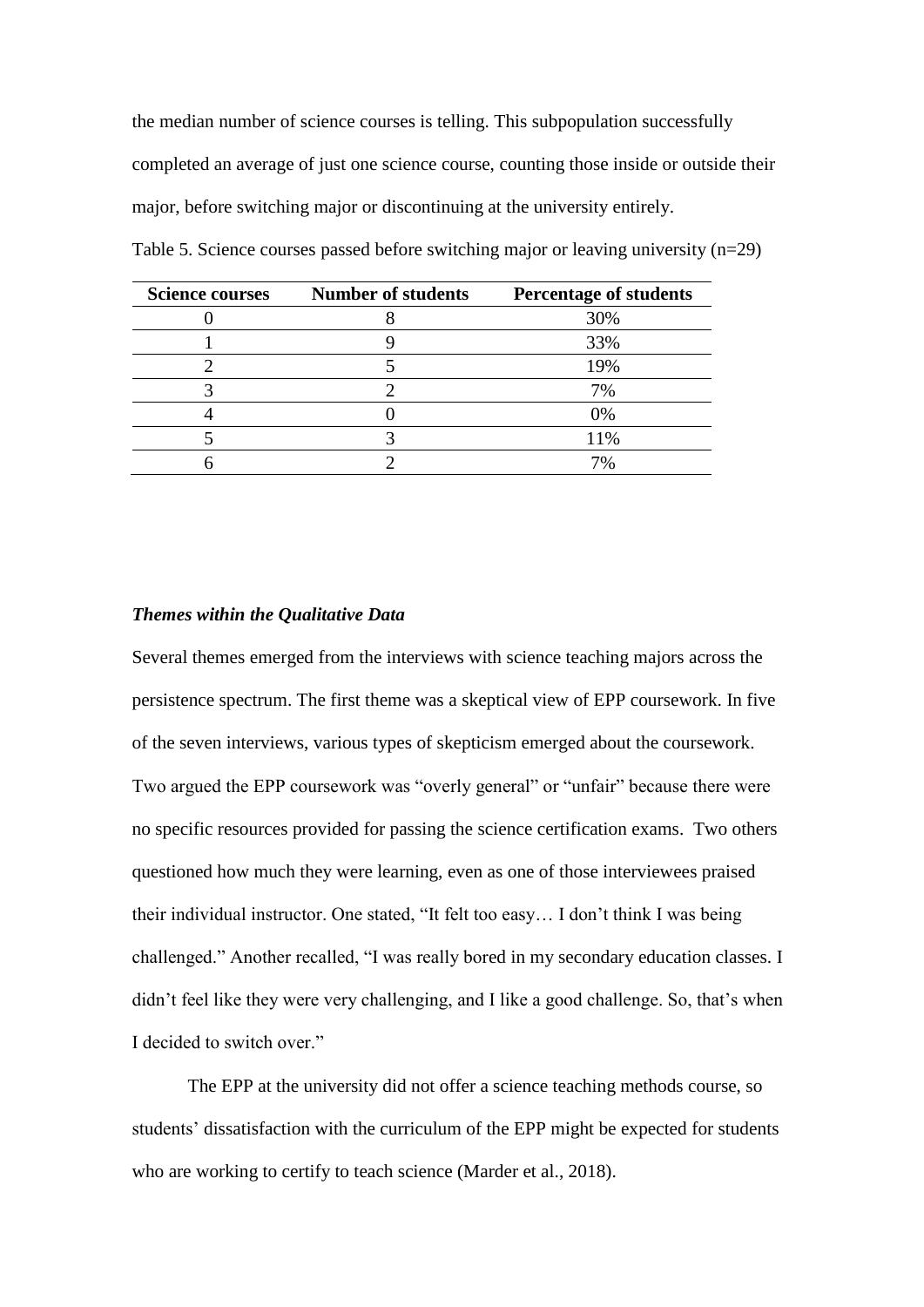It appears plausible that STEM teaching majors, having gravitated toward highly quantifiable fields and having been enveloped in an educational environment where 'what is tested' is deemed most important, did not attach high value to the EPP training with its focus on sociological or psychological course content such as 'culturally responsive pedagogy,' 'sociocultural and historic perspectives,' etc. This viewpoint is common for pre-service teachers who never experienced STEM classes that utilized culturally responsive pedagogy or practical and sociocultural application to course content (Koch, Carrier, & Walkowiak, 2017). It is easy to understand how these students might reasonably ask if there exists a quantifiable benefit to traditional undergraduate certification as opposed to certification by another means.

A second related theme emerged among the participants: students who left teacher preparation had limited mentorship or role models in the teaching profession. Not a single participant who left the STEM teaching career path indicated that anyone had been concerned to see them go. The closest was one student who indicated that her parents had originally liked the idea of a career in teaching because 'they wanted me to stay close to home.' On the contrary, most participants who left teaching experienced only attitudes of indifference about teaching and most who left biology or chemistry experienced no encouragement to stay from faculty, family, or friends. One shared, "It felt like an unknown field to me" despite having been in the program for a full year and taken multiple biology courses. Another participants recalled a faculty member saying to her, 'I'm sorry you're not competent to get through courses.' That student did persist in course work, but in a different major.

In all five interviews with participants who left the EPP, no STEM teacher had established an ongoing relationship with the student. Several mentioned positive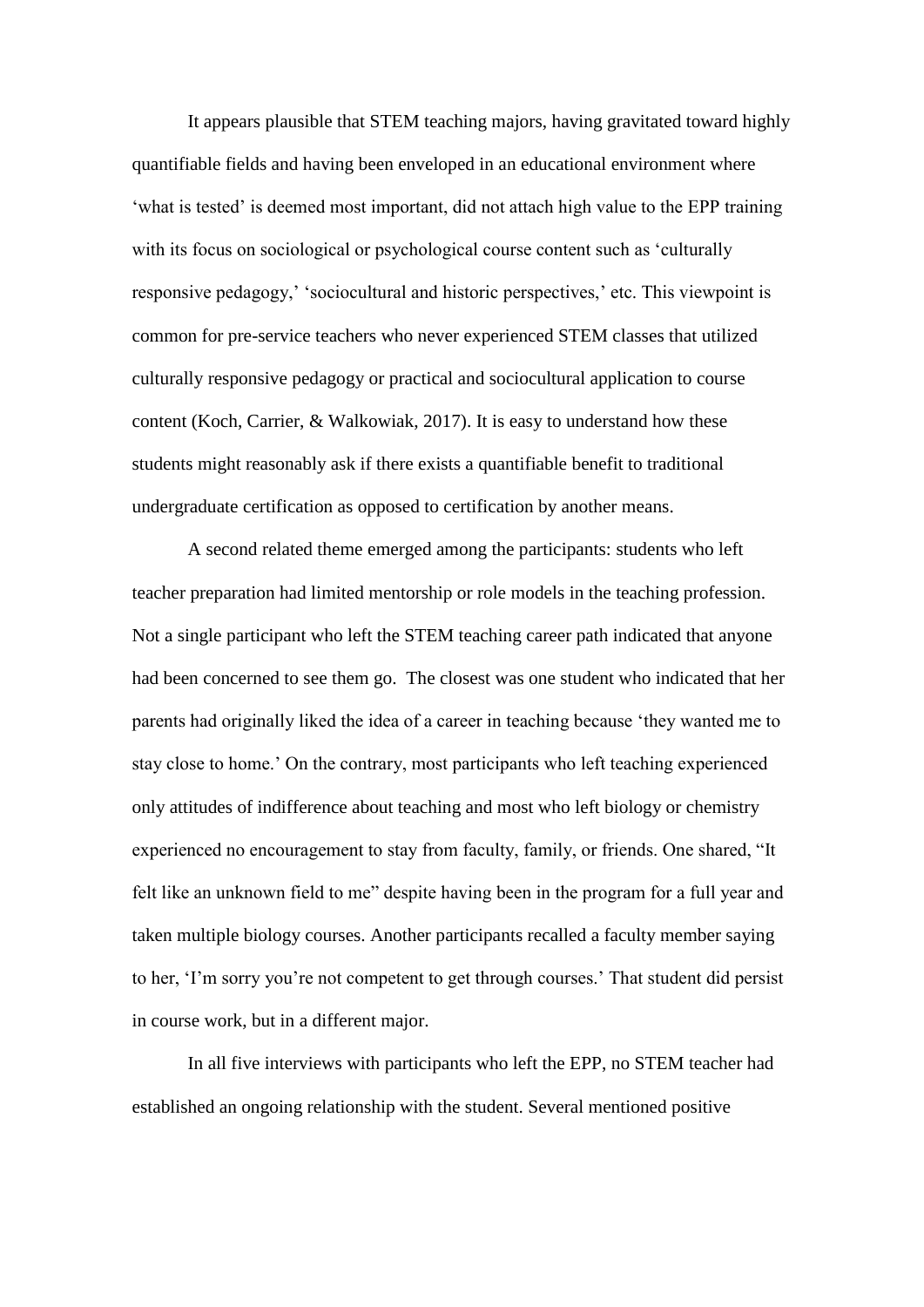experiences and interactions with STEM and education faculty members, one saying they were 'very supportive' but this support was not a concerted, continuous one.

Another participant revealed that they were discouraged by the fact that after years of being a STEM major, faculty in her major discipline still did not know her name. Only one participant described an instance where a faculty had encouraged them to teach.

In contrast, interviewees with participants who persisted to teaching mentioned professional mentors and also faculty encouragement. These students described being a part of Talented Teachers in Training for Texas (T4) as a positive influence in very specific and individualized ways. One recalled her T4 education professor, she "is always really supportive just always encouraging me like 'you're doing really well,' 'you could improve on this,' and 'this is how you can do this.' She was always there and available to help or just whatever you needed." The other graduate highlighted the contrast, "Like not once did we ever talk about, other than T4, talk about lab safety and what I need to do and how to approach [science teaching] in my classroom." It is noteworthy that one of these two participants mentioned a faculty member telling her, "You have so much potential to do something else [besides teach]." But it appears for this student that the positive influences toward teaching had a greater impact than the advice to pursue a different career.

A third related theme emerged: students' decision to persist often hinged on one person's input or influence from individuals with limited knowledge of STEM careers or teaching. One student who switched to nursing indicated that college friends in the nursing program were the primary influence to switch majors: "I decided to switch to nursing I think because my friends [in nursing], they would ask me for help. They were taking anatomy and physiology which I had already taken in high school as dual credit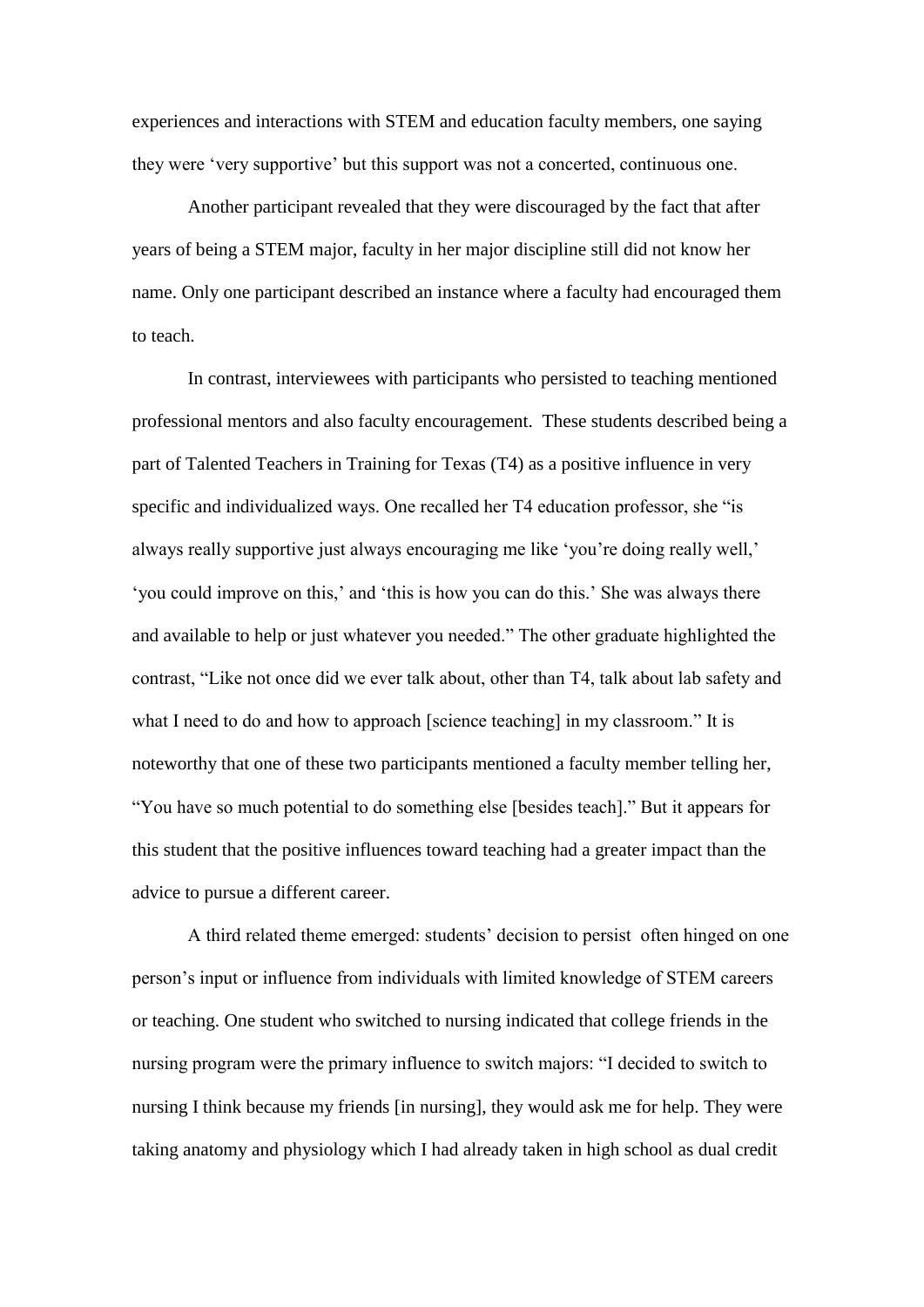and I like those classes more than the ones I was taking myself." These individuals were peers who had never experienced the nursing profession or any other, and ironically ended up switching out of nursing themselves.

Another participant switched to health sciences because her roommate seemed to like it: "My roommate, who is also one of my best friends now, she is a dietetics major. I was watching her work and what she was doing which was really cool and that also influenced me as well." Another was encouraged to pursue teaching by her mother because "teaching is a better job for a mom." Although she did not certify as an undergraduate, she did go on to teach for three years.

Multiple participants described great uncertainty and repeated changes in direction surrounding their major course of study. It appears that in the absence of clear, objectively knowledgeable experience or direction, students are open to whatever major directions their social circle has to offer.

#### **Discussion and Implications**

#### *Student Implications*

The research findings indicate that aspiring science teachers are at a high risk of attrition from the beginning of their undergraduate experience. Numerically, science teaching majors outside the T4 program were only one fourth as likely to persist to a science degree and a teaching certification. These results appear quite similar to the results of aspiring mathematics teachers as well, so there is every indication that the concern is broader than just science teaching.

The timing of student attrition indicates that most students who leave the sciences do so in the first year and after only completing an average of one science course. Students who leave the EPP typically leave within the first two courses. Based upon these pinpointed times within the undergraduate experience, intervention needs to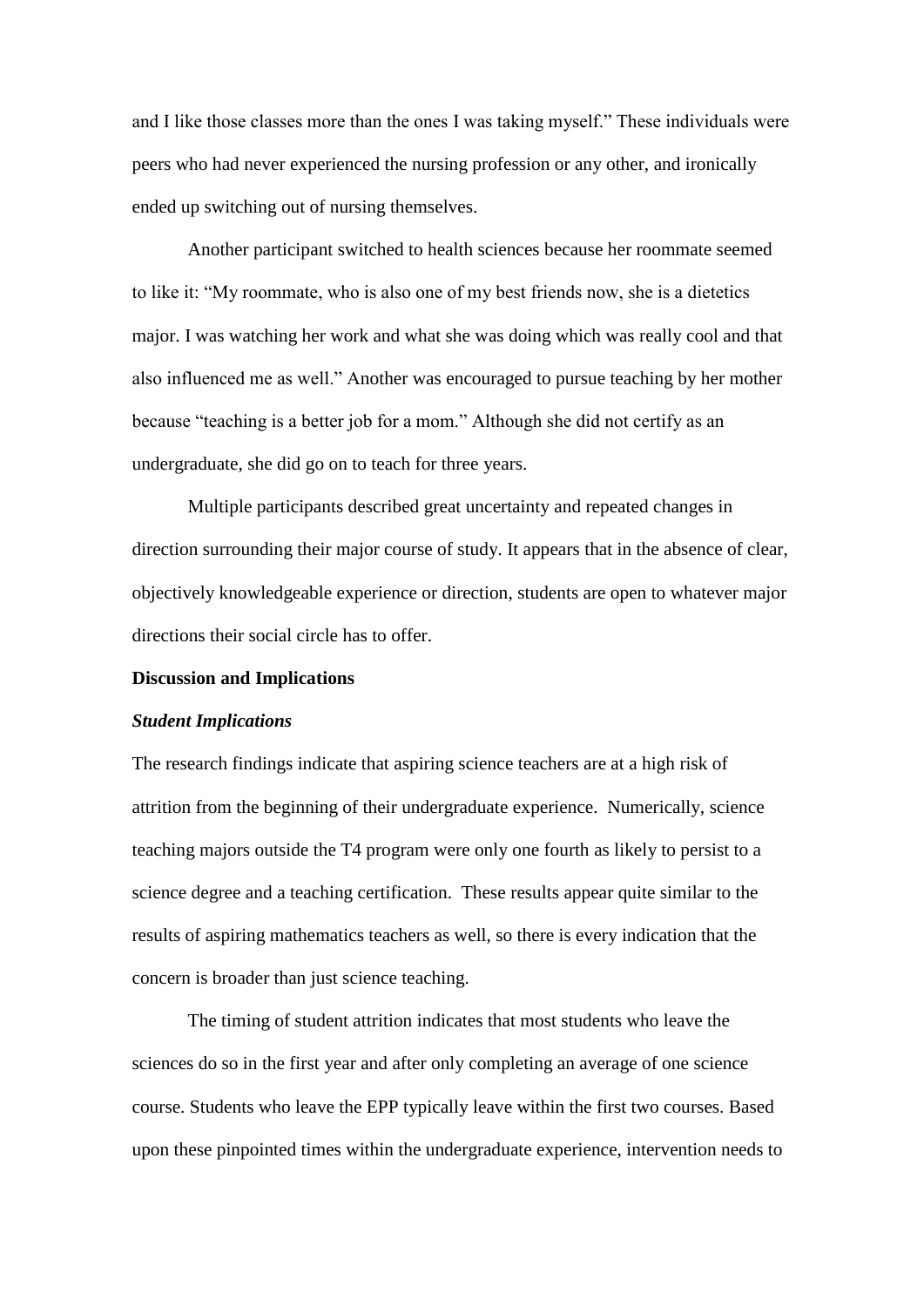be quick and likely initiated based off of a student's declaration of a science teaching major rather than passively off of a student's getting to a particular point such as a course, EPP admission, or classification designed to engage or support science teaching majors.

The data also indicates that students who leave the EPP do not appreciate the intrinsic value of the formal teacher preparation and do not see the extrinsic value of formal teacher preparation, especially when it is removed from the content area that the student is interested in teaching. This aligns with the findings of Marder et al. (2018) whose research findings indicated that STEM majors were more interested in teacher preparation programs that were specifically geared to their major and teaching area. Interventions that can intertwine both content area and EPP programs could negate the perception of disconnect between general education preparation and content specific curriculum.

#### *Program Implications*

The research findings indicate that beginning students are often quite impressionable in their choice of career and major. Within the university EPP in the study, there is a dearth of influence from practicing science teachers or those who highly value the profession, at least outside of the T4 program. One clear implication is that programs seeking to address attrition should proactively connect with students who declare an intent to pursue science teaching rather than reactively wait for students to take a certain course, reach a certain level, or connect to community themselves. A fruitful goal for systematic program efforts should include connecting students with a declared intent to teach science with individuals who value and are knowledgeable about both the sciences and the teaching profession. Additionally, the findings indicate that peers often have an outsized influence on career path as well, so facilitating this type of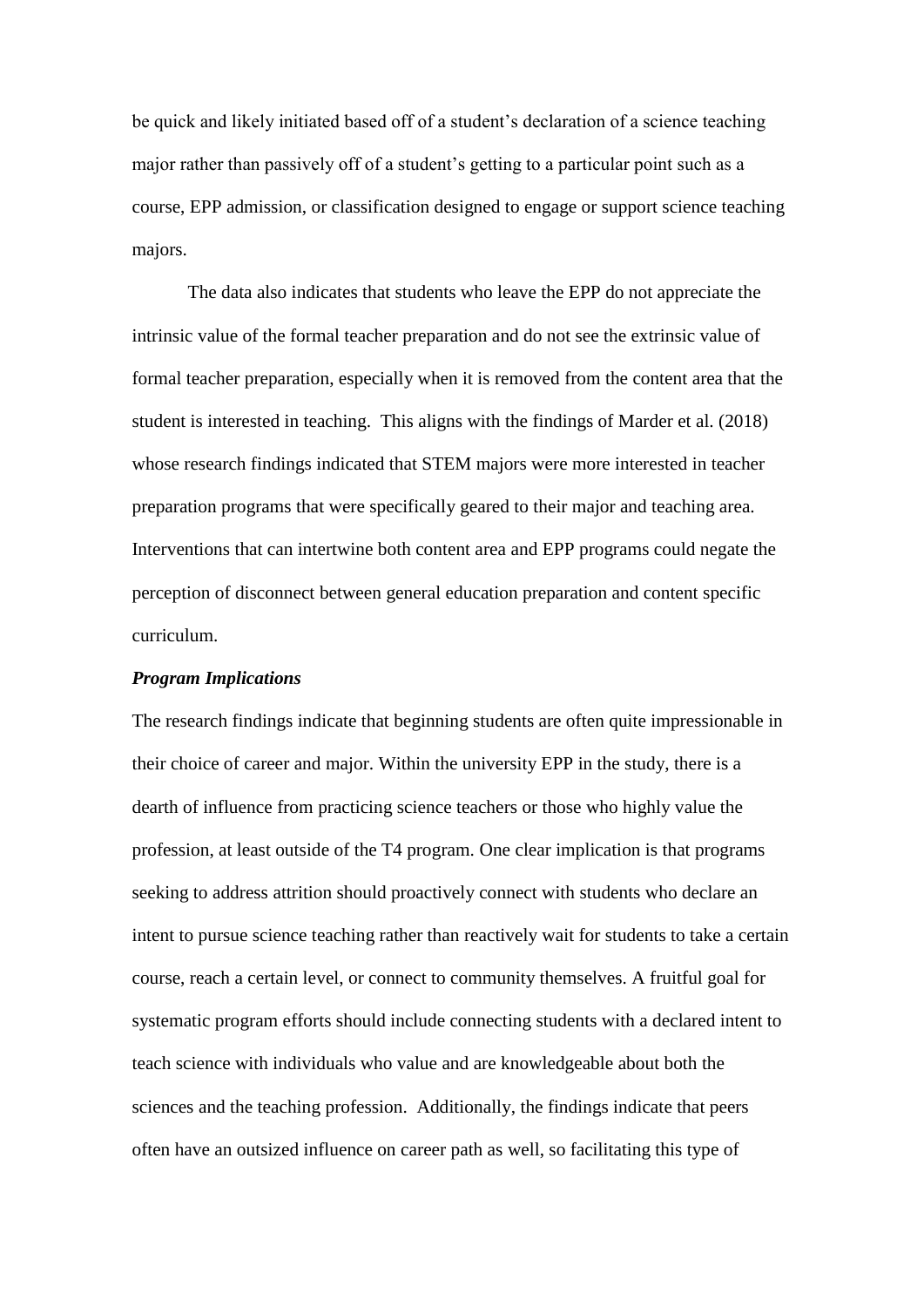engagement in a venue where science teaching majors could connect with other science teaching majors would potentially have a compounding effect.

Proactive and early intervention is exactly the type of engagement described by those within the T4 program. The program connects aspiring STEM teaching majors outside the classroom with STEM teachers, administrators, and those who highly value the teaching profession. Further, programs events connect aspiring STEM teachers to others with the same declared interest, lending their aspirations legitimacy and creating a peer mentoring ethos. The program evidenced a 100% rate of science graduation and certification, which is four times the success rate of science majors seeking certification outside the program.

Specific actionable implications, modelled off of the T4 program, might include:

- actively contacting science teaching candidates in their first semester in major welcoming them and making them aware of activities available to science teaching candidates;
- providing social events early in the semester targeting new science teacher candidates to build community with experienced science teacher candidates, mentors, etc.;
- offering opportunities to experience real classrooms early in their course of study without long-term commitment (for some students even commitment to a 16-week course may be too high a threshold);
- bringing new science teachers, veteran science teachers, and principals to campus to interact with prospective teachers;
- providing short professional development sessions for science teachers that explicitly include aspiring science teachers;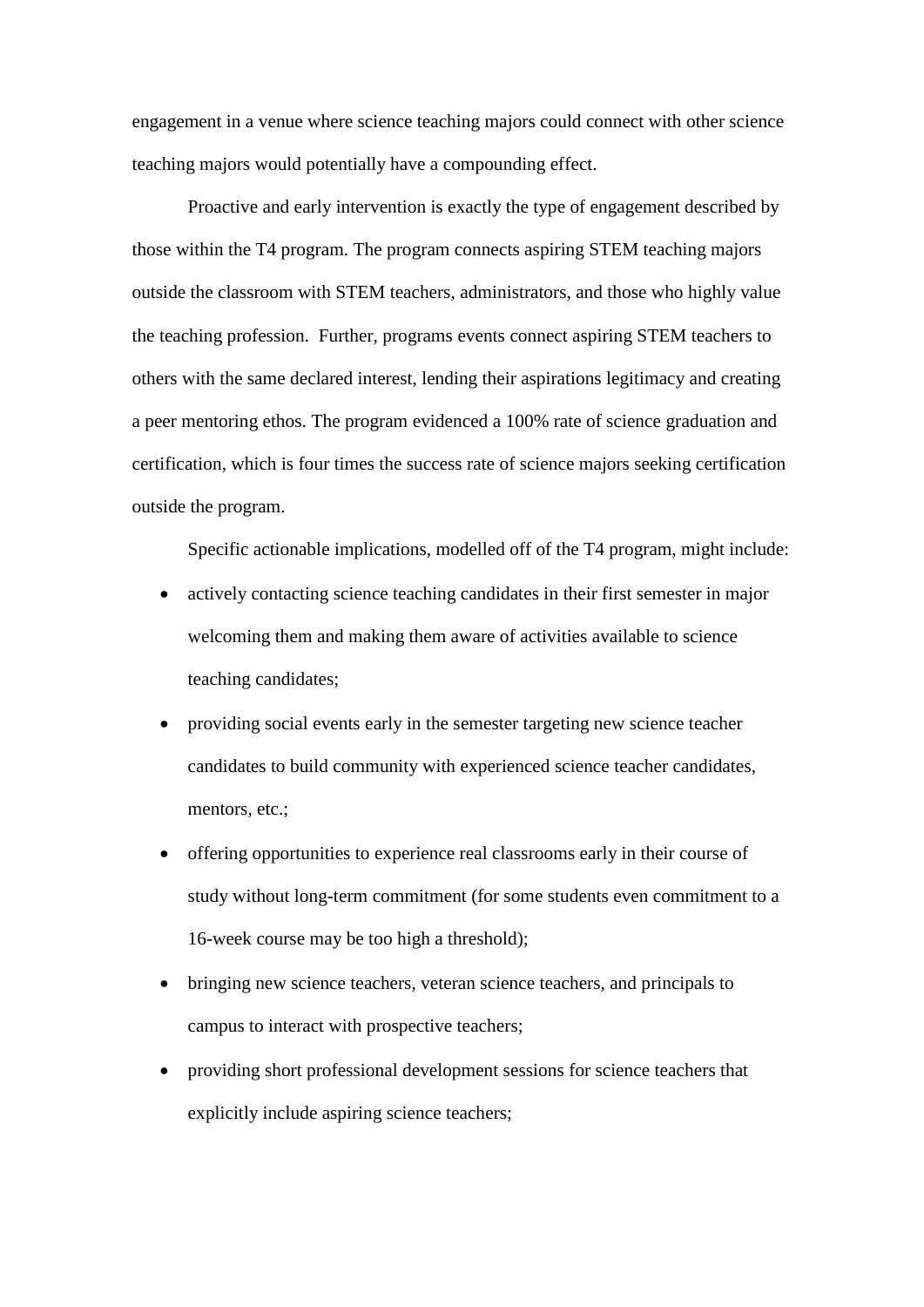- providing intrusive advisors who meet with science teacher candidates multiple times a semester, communicate the value of science teaching, ask specific questions about student success, and have the time to assist both in planning coursework *and* cultivating students' professional identity;
- having advisors, science faculty, and education faculty meet to discuss specific students' progress and risks
- discussing context specific ways to provide science teaching majors the time and relationships formulate self-identity as science teachers.

### **Additional Discussion**

One theme identified in the interviews that bears addressing was skepticism over whether traditional undergraduate teacher certification yielded any quantifiable value for science teaching majors. Although it might be argued that students should be concerned about more than 'quantifiable value,' the question of quantifiable value should be addressed. Utilizing Texas Education Agency data on Texas public schools in parallel with university records, over the past decade only 1% of those entering the university as a STEM major certified to teach as an undergraduate. In contrast, 10% of those same students ended up teaching in a Texas public school. Which teachers persisted in their career? Restricting our attention to STEM majors who enrolled Fall 2007 or after, then graduated or discontinued Summer 2012 or before, we examined five-year retention in a Texas public classroom. For those who did not earn an undergraduate certification, the five-year retention was 37%. Of those who earned undergraduate certification, the five-year retention was 88%. (We note again that this data only considers public school teaching in Texas as proxy for actual teaching and retention rates. Also, the term 'five-year retention rate' is used to denote the percentage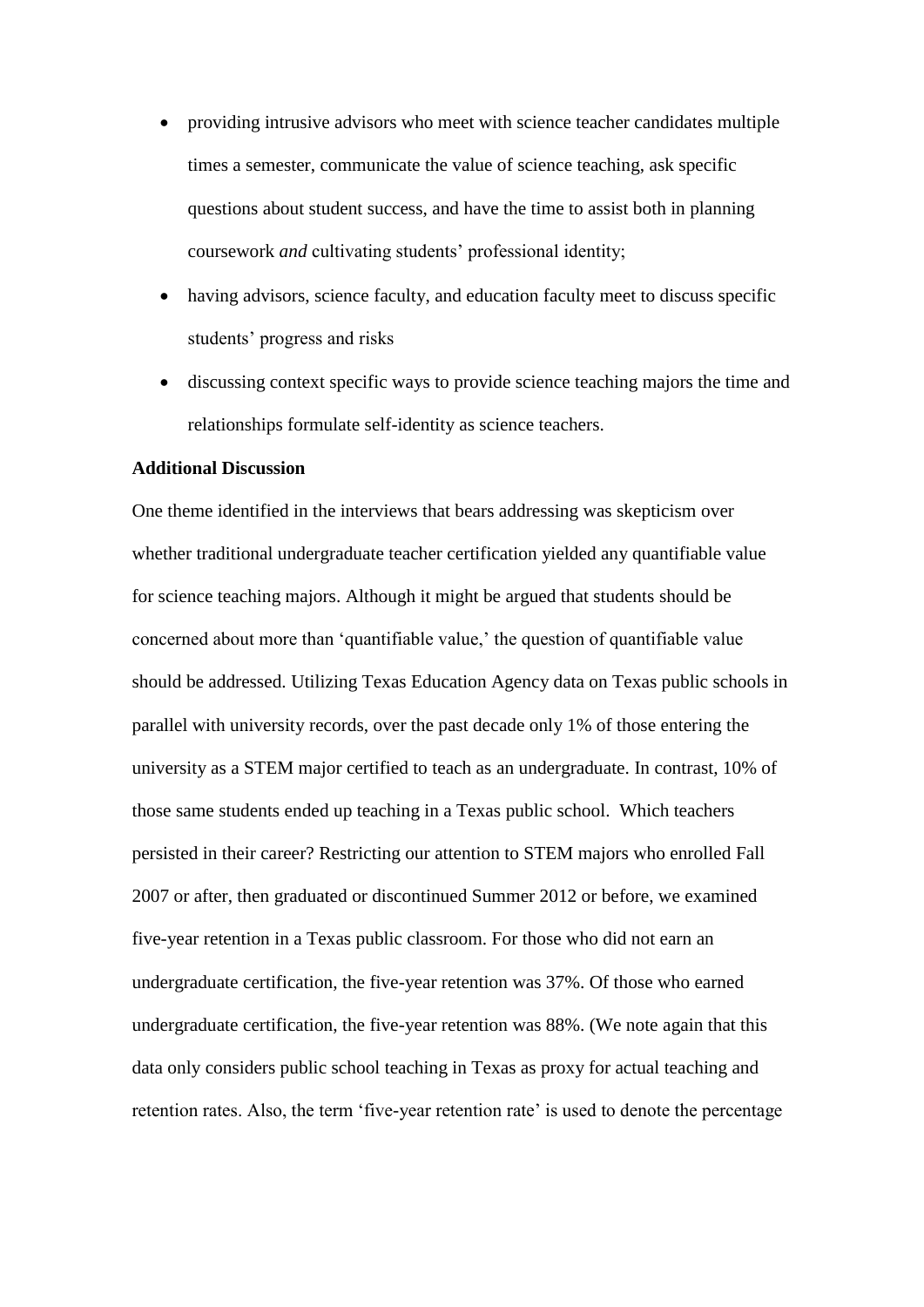of those who taught at least one year in a public school that taught at least five years in a public school.)

Clearly, a vast quantifiable distinction exists between retention rates of teachers who chose a traditional undergraduate teacher certification and those who chose an alternative certification. This fits with the research of Ingersoll et al. (2012), Redding and Smith (2016), and Zhang and Zeller (2016) whose findings indicate that traditionally certified STEM teachers stay in the teaching fields longer than those from alternative certification programs. However, the fact that students seemed uninformed about the benefit of the program in terms of longevity in the profession speaks to a programmatic consideration. It appears there are no systematic mechanisms in place to communicate the value of traditional certification to science teaching majors (or any other majors). This evidence appears highly relevant to students' best interest and career prospects. Programs must work to clearly communicate the tangible value in terms of teacher retention that comes from their program. When considered in light of the relatively small number of education courses taken by those who left teacher certification, the urgency of addressing this issue *as soon as a student self-identifies as intending to teach* seems critical. The information is exceedingly relevant to students and most institutions have such data or could get it for their specific student population.

These results are similar to the findings of Marder et al. (2018) in suggesting that STEM majors might be more interested in teaching if they received more information and additional support regarding STEM teaching. In their work they found that students were ill-informed about the salary levels of STEM teachers and would have been substantially more interested in the career possibility if they had access to more accurate and readily accessible information about STEM teaching as a career.

# **Conclusion**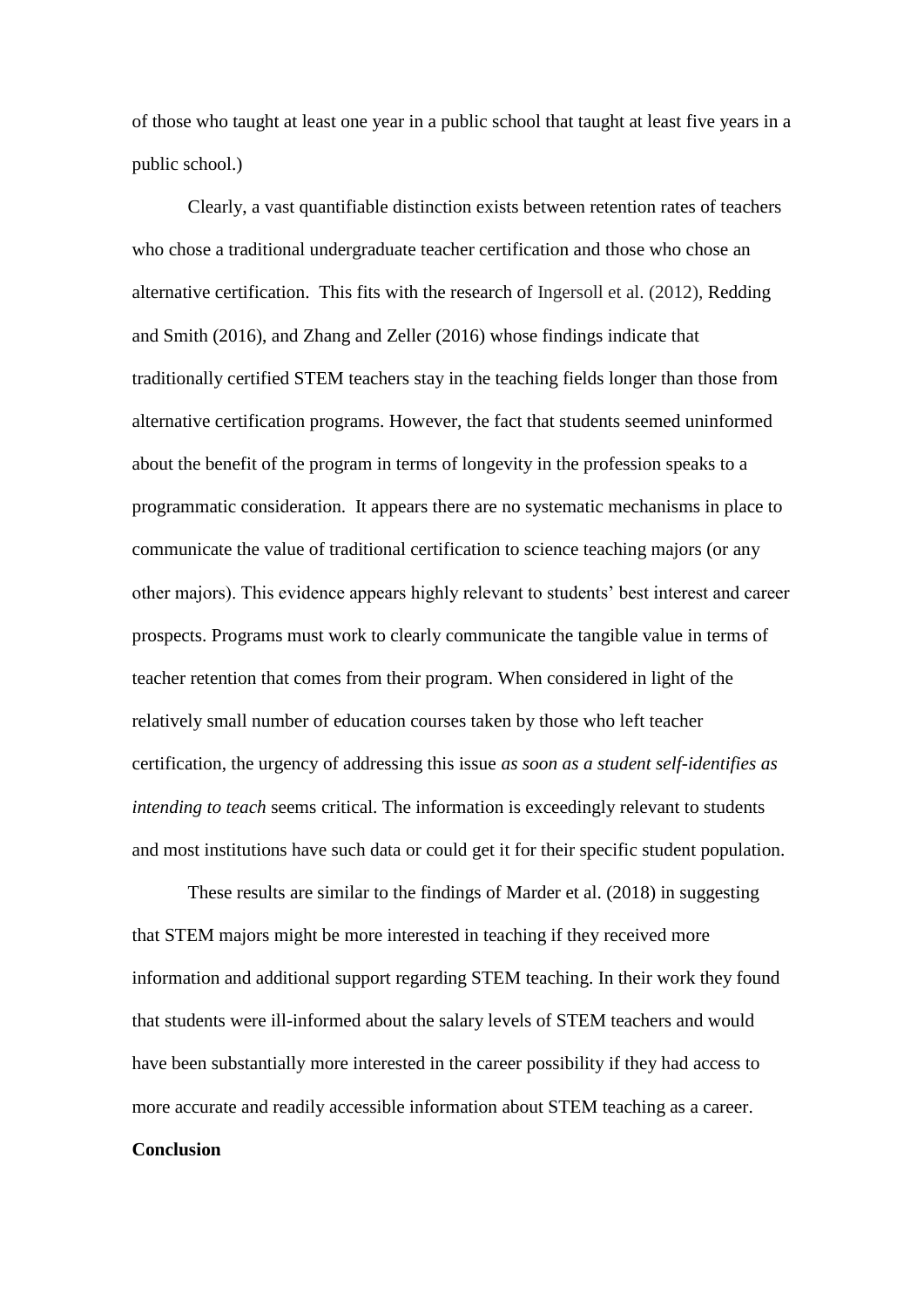If universities are to improve science teacher attrition rates, it is critical that programs must proactively engage these students with an eye toward the timing and the engagements that might serve them best. This research study results correlate to Hong et al. (2018) in suggesting that peer groups, family, and faculty are vital to the decisionmaking process of pre-service teachers as they choose to persist or drop out of EPPs. But given that universities do not control family and that in-class faculty connections often appear too late an intervention, there is a need to develop comprehensive ways to connect students to faculty and mentors, along with providing potential connections to peer groups in science teaching that will best support science teaching majors' stated career aspirations. Programs must critically examine the timing of attrition points and peer social interactions with humble candour, and address existing structures that fail to serve students in their time of most need for engagement. Change at the university level must include specific evidence-based interventions and a systemic and institutionally funded support pathway including mentoring, peer connections, experiential learning, and interaction with practitioners in the field. The field of teacher education is facing challenging times in the midst of a global pandemic but perhaps these uncertain times can serve as a catalyst to examine and alter teacher education to decrease attrition.

*This material is based upon work supported by the National Science Foundation under Grant Nos. 1136416, 1556983, and 1557295. Any opinions, findings, conclusions or recommendations expressed in this material are those of the author(s) and do not necessarily reflect the views of the National Science Foundation.*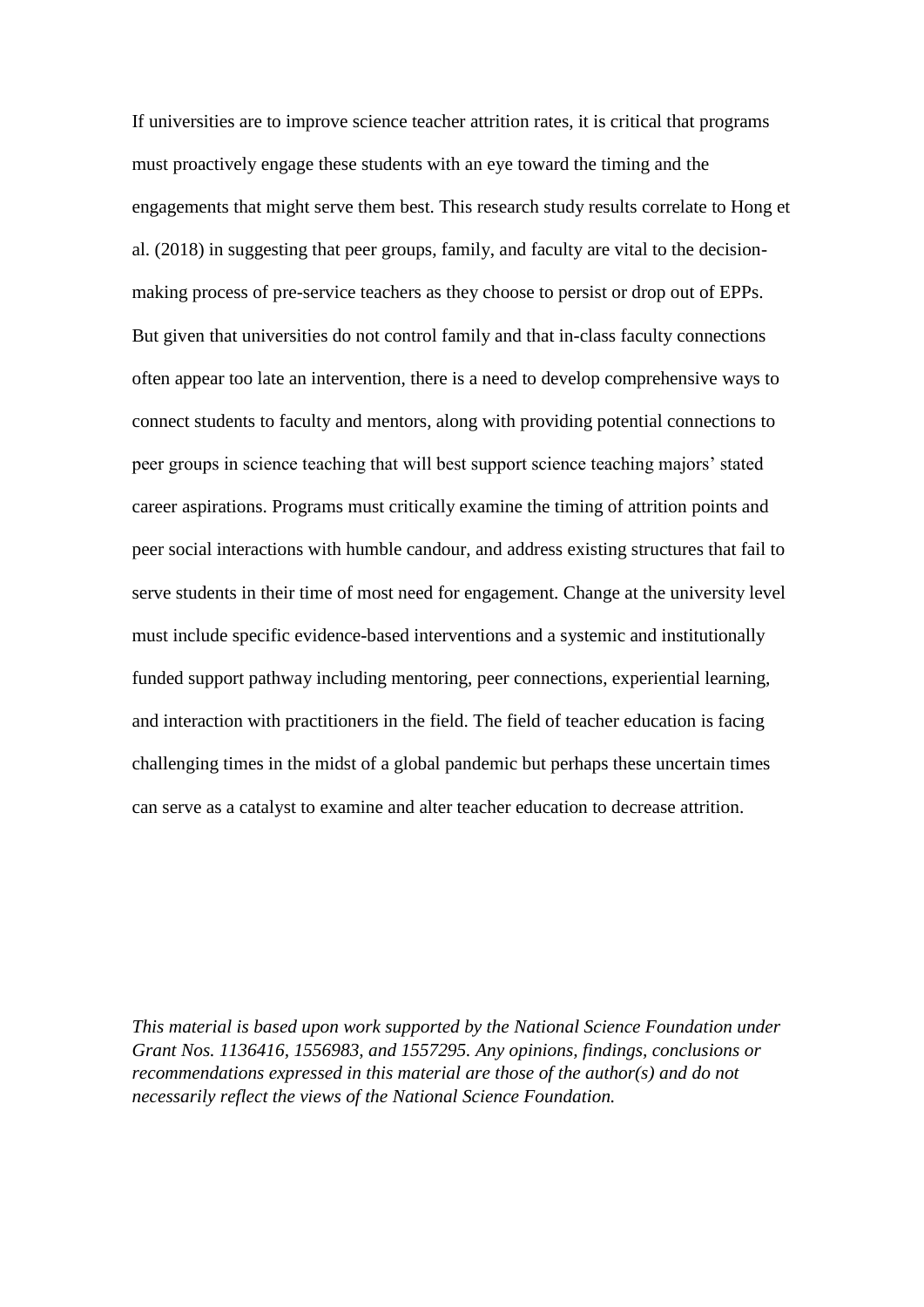### **References**

- Betancourt, S. (2018, September 6). Teacher shortages worsening in majority of US states, study reveals. *The Guardian*. Retrieved from https://www.theguardian.com/us-news/2018/sep/06/teacher-shortages-guardiansurvey-schools.
- Darling-Hammond, L. (2010). Teacher education and the American future. *Journal of Teacher Education*, *61*(1-2), 35-47.
- Day, C., Sammons, P., Stobart, G., Kington, A., & Quing, G. (2007). *Teachers matter: Connecting lives, work and effectiveness*. Maidenhead, UK: Open University Press.
- Forrest, A. (1982). *Increasing student competence and persistence: The best case for general education*. Iowa City, IA: American College Testing Program, National Center for Advancement of Educational Practices.
- Glaser, B.G. & Strauss, A.L. (1967). *The discovery of grounded theory: Strategies for qualitative research*. London, UK: Routledge.
- Groves, P. (2019). *A case study of hispanic STEM teacher preparation.* (Doctoral dissertation). Available from ProQuest Dissertations and Theses database. (UMI No. 13811759)
- Hong, J. (2010). Pre-service and beginning teachers' professional identity and its relation to dropping out of the profession. *Teaching and Teacher Education*, *26*, 1530-1543.
- Hong, J., Greene, B., Roberson, R., Francis, D.C., & Keenan, L.R. (2018). Variations in pre-service teachers' career exploration and commitment to teaching. *Teacher Development*, *22*(3), 408-426.
- Author. (2013, November). Mentoring STEM majors into a career in teaching. In N. Dominguez, & Y. Gandert (Eds.), *6th Annual Mentoring Conference Proceedings:*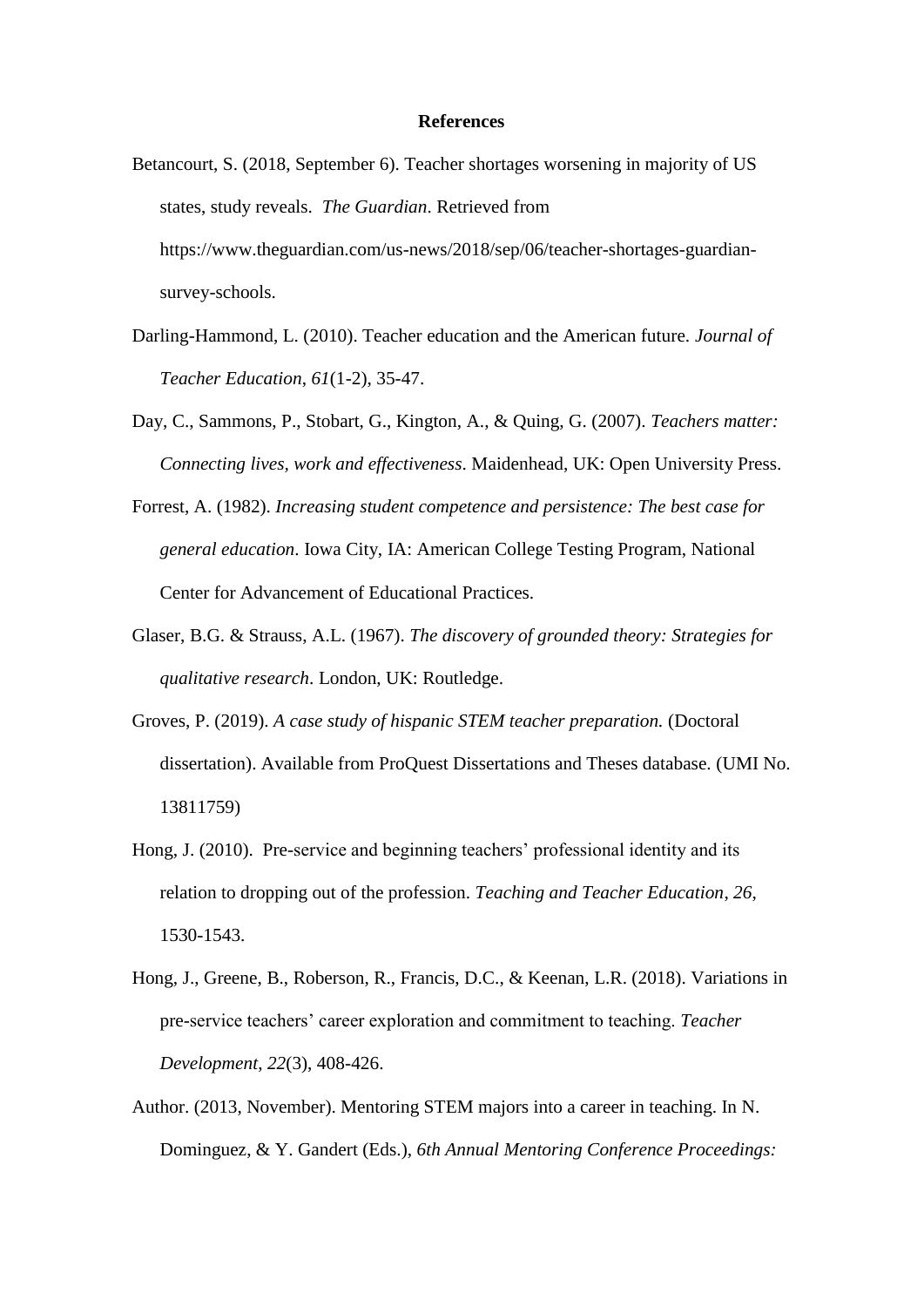*Facilitating Developmental Relationships for Success* (pp. 1712-1718). Albuquerque, NM: University of New Mexico.

- Author. (2015). A university approach to improving STEM teacher recruitment and retention. *Kappa Delta Pi Record* (April), 69-74.
- Ingersoll, R., Merrill, L., & May, H. (2012). Retaining teachers: How preparation matters. *Educational Leadership*, *69*(8), 30-34.
- Ivankova, N. V., Creswell, J. W., & Stick, S. L. (2006). Using mixed-methods sequential explanatory design: From theory to practice. *Field Methods, 18*(1), 3-20.
- Keown, S., Carroll, R., & Smothers, M. (2021). Real time responses: Front line educators' view to the challenges the pandemic has posed on students and faculty. *Frontiers in education (Lausanne), 6*.
- Koch, J., Carrier, S., & Walkowiak, T. A. (2017). Toward a theory of teacher education for justice-oriented STEM. *Catalyst: A Social Justice Forum, 7*(1), 5.
- Kuh, G. D., Kinzie, J., Cruce, T., Shoup, R., & Gonyea, R.M. (2006). *Connecting the dots: Multifaceted analyses of the relationships between student engagement results from the NSSE and the institutional policies and conditions that foster student success. Final report to Lumina Foundation for Education*. Bloomington, IN: Indiana University Center for Postsecondary Research.
- Latham, N., Mertens, S., & Hamann, K. (2015). A Comparison of teacher preparation models and implications for teacher attrition: Evidence from a 14-year longitudinal study. *School-University Partnerships, 8*(2), 79-89.
- Levitz, R., & Noel, L. (1985). Using a systematic approach to assessing retention needs. In L. Noel, R. Levitz, D. Saluri, Increasing student retention. San Francisco, CA: Jossey-Bass.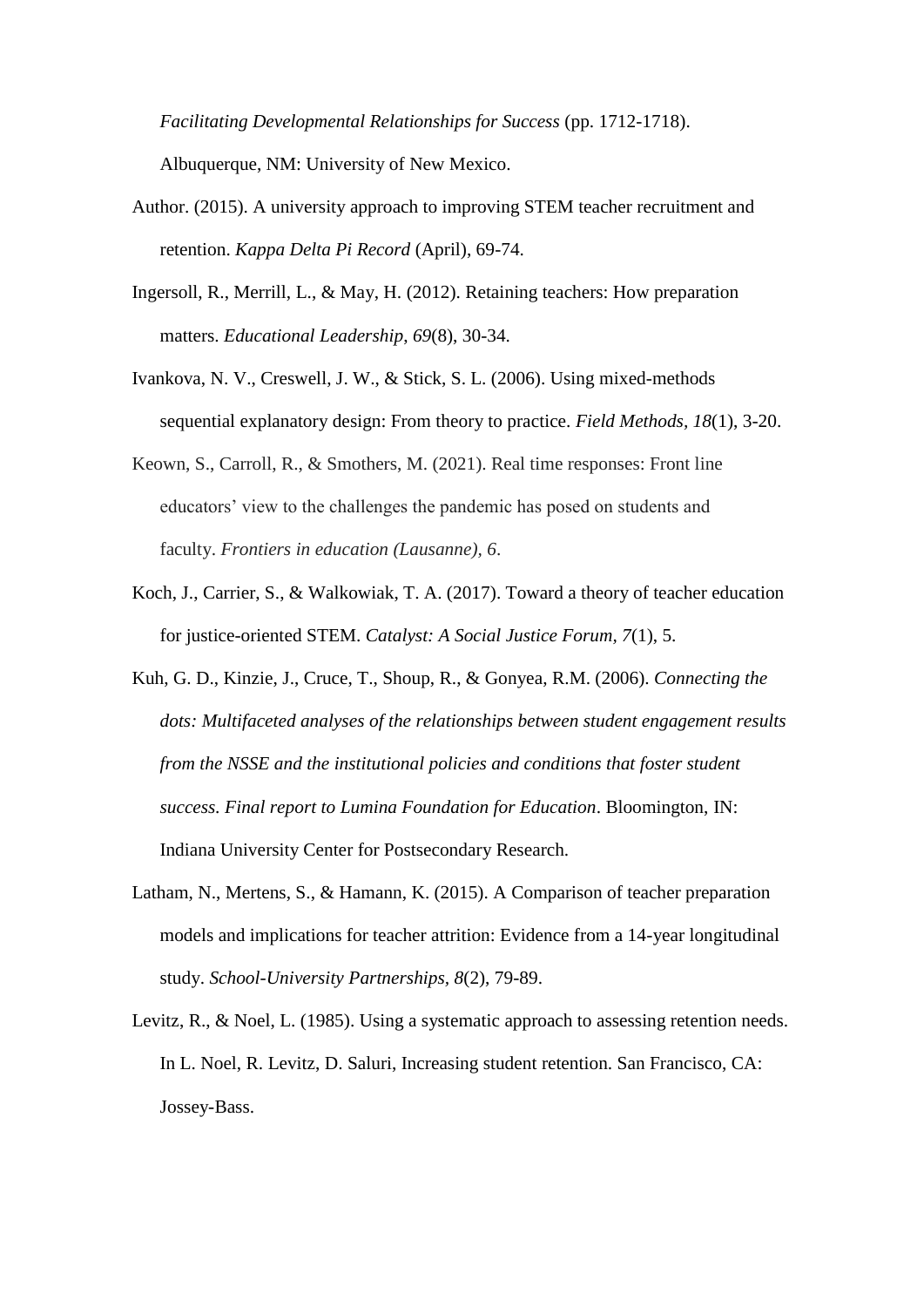- Lincoln, Y. S., & Guba, E. G. (1985). *Naturalistic Inquiry*. Newberry Park, CA: Sage Publications.
- Marder, M., Brown R. C., & Plisch, M. (2018). Recruiting teachers in high-needs STEM fields. American Physical Society Meeting Abstracts. Los Angeles, CA: American Physical Society.
- Maxwell, J. (1992). Understanding and validity in qualitative research. *Harvard Educational Review*, *62*(3), 279-301.
- National Academy of Sciences, National Academy of Engineering, & Institute of Medicine. (2007). *Rising above the gathering storm: Energizing and employing america for a brighter economic future.* Washington, DC: National Academies Press.
- National Academy of Sciences, National Academy of Engineering, & Institute of Medicine. (2010). *Rising above the gathering storm, revisited: Rapidly approaching category 5.* Washington, DC: National Academies Press.
- National Research Council. (2011). *Successful K-12 STEM education: Identifying effective approaches in science, technology, engineering, and mathematics*. Washington, D.C.: National Academies Press.
- Possy, J. (2018). Fewer Americans are majoring in education, but will students pay the price? *MarketWatch*. Retreived from: https://www.marketwatch.com/story/feweramericans-are-majoring-in-education-but-will-students-pay-the-price-2018-02-14.
- Redding, C. & Smith, T. M. (2016). Easy in, easy out: Are alternatively certified teachers turning over at increased rates? *American Educational Research Journal, 53*(4), 1086–1125.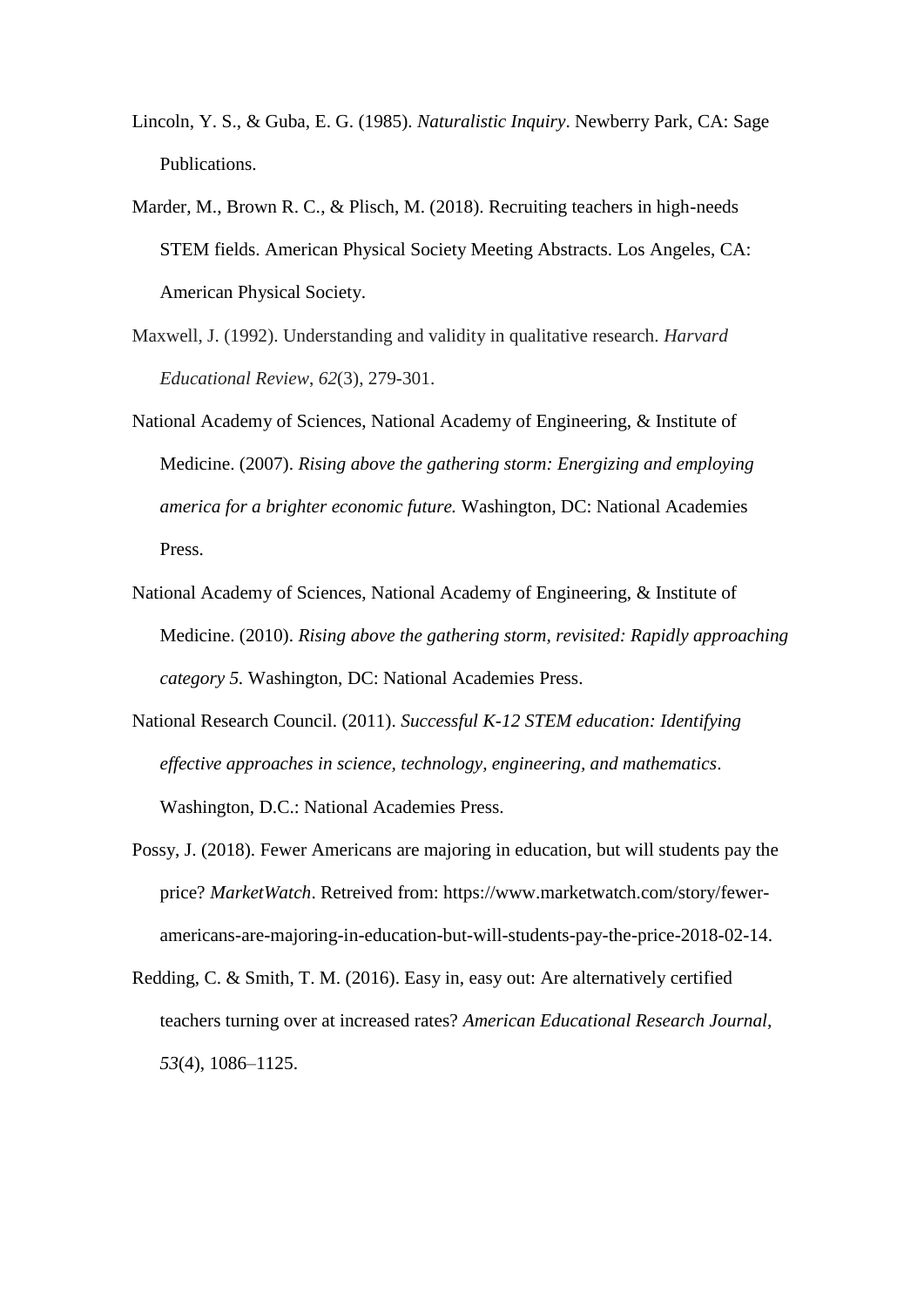- Smith, T.M. & Ingersoll, R. (2004). What are the effects of induction and mentoring on beginning teacher turnover? *American Educational Research Journal, 41*(3), 681- 714.
- Sutcher, L., Darling-Hammond, L., & Carver-Thomas, D. (2016). A coming crisis in teaching? Teacher supply, demand, and shortages in the US. *Learning Policy Institute*. Retrieved from https://learningpolicyinstitute.org/product/coming-crisisteaching.
- Texas Center for Educational Research. (2000). *The cost of teacher turnover*. Austin, TX: Texas State Board for Educator Certification.
- Wang, H. & Grimes, J.W. (2000). A systematic approach to assessing retention programs: Identifying critical points for meaningful interventions and validating outcomes assessment. *Journal of College Student Retention, 2*(1), 58-68.
- Watlington, E., Shockley, R., Guglielmino, P. & Felsher, R. (2010). The high cost of leaving: An analysis of the cost of teacher turnover. *Journal of Education Finance, 36*(1), 22-37.
- Watt, H.G., Richardson, P.W., & Pietsch, J. (2007). Choosing to teach in the STEM disciplines: Characteristics and motivations of science, ICT, and mathematics teachers. Mathematica: Essential Research, *Essential Practice, 2*, 795-804.
- Zeichner, K. (2010). Rethinking the connections between campus courses and field experiences in college-and university-based teacher education. *Journal of Teacher Education, 61*(1-2), 89-99.
- Zhang, G., & Zeller, N. (2016). A longitudinal investigation of the relationship between teacher preparation and teacher retention. *Teacher Education Quarterly, 43*(2), 73- 92.